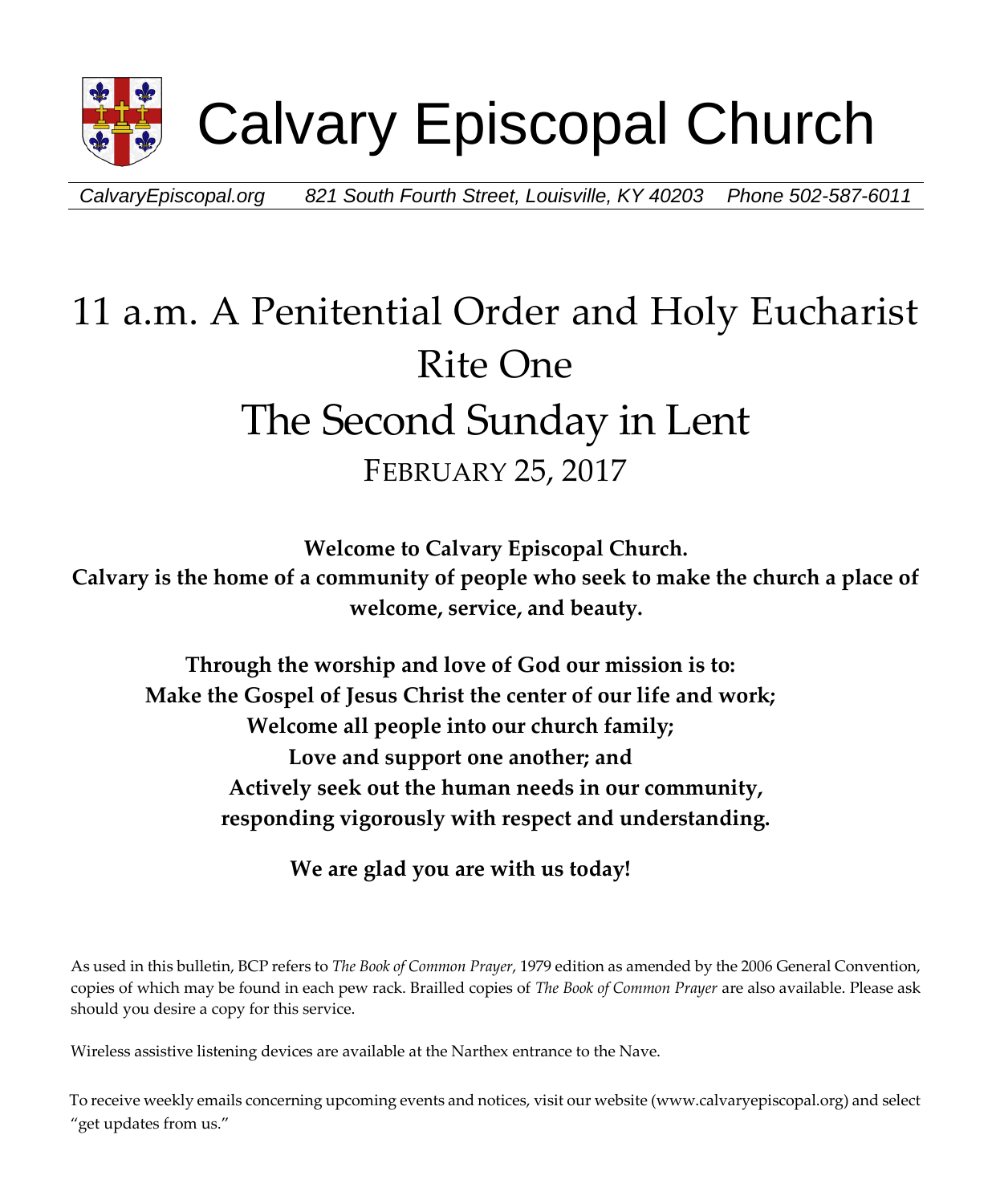#### **Prelude**

 *Ach Herr, mich armen Sünder*, BuxWV 178 Dietrich Buxtehude (1637-1707)

### **Greeting**

# **Penitential Order** *BCP 319*

**Opening Hymn** *The God of Abraham praise* **Hymnal 401** ∽. hо. o. The **God** of A - braham praise, who reigns en-throned a - bove;  $\mathbf{1}$  $\overline{2}$ He by  $him - self$ hath sworn: we on his oath de - pend; 3 There Lord, our Right-eous - ness, dwells the Lord, our King, the  $\overline{4}$ The God who reigns on high the great arch - an - gels sing,  $\overline{5}$ The whole tri - um - phant thanks to host give  $_{\rm God}$ on. high; <del>₽</del>.  $\mathbf{I}$ An  $\sim$ cient of ev - er - last - ing days, and God of love:  $\overline{2}$ ea - gle - wings up-borne, we shall, on to heaven a scend:  $\overline{3}$ um-phant o'er the world and tri  $\mathbb{Z}$ sin, the Prince of Peace:  $\overline{4}$ and "Ho -  $\mathbf{I}y$ ,  $ho - ly$ ,  $ho - ly,$ " cry, "Al - might -  $y$ King! 5 "Hail, Fa - ther, Son, and Ho - ly Ghost!" they  $ev - er$ cry;

*Please stand for the processional hymn.*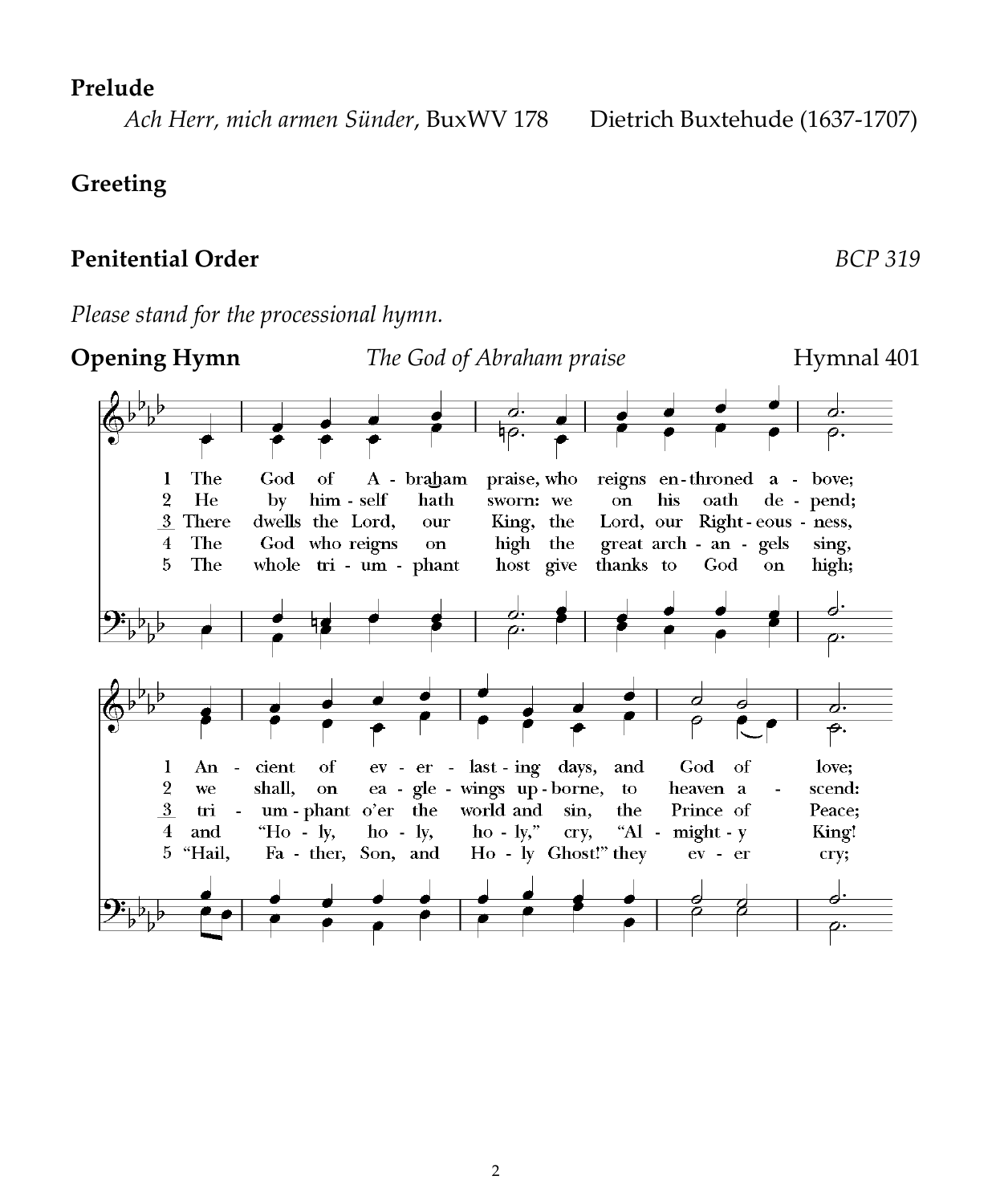

*The people remain standing, the Celebrant says*

Bless the Lord who forgiveth all our sins. People His mercy endureth for ever.

# **The Decalogue** *BCP* 317

*The Celebrant continues*

God spake these words, and said:

I am the Lord thy God who brought thee out of the land of Egypt, out of the house of bondage. Thou shalt have none other gods but me.

*Lord, have mercy upon us, and incline our hearts to keep this law.*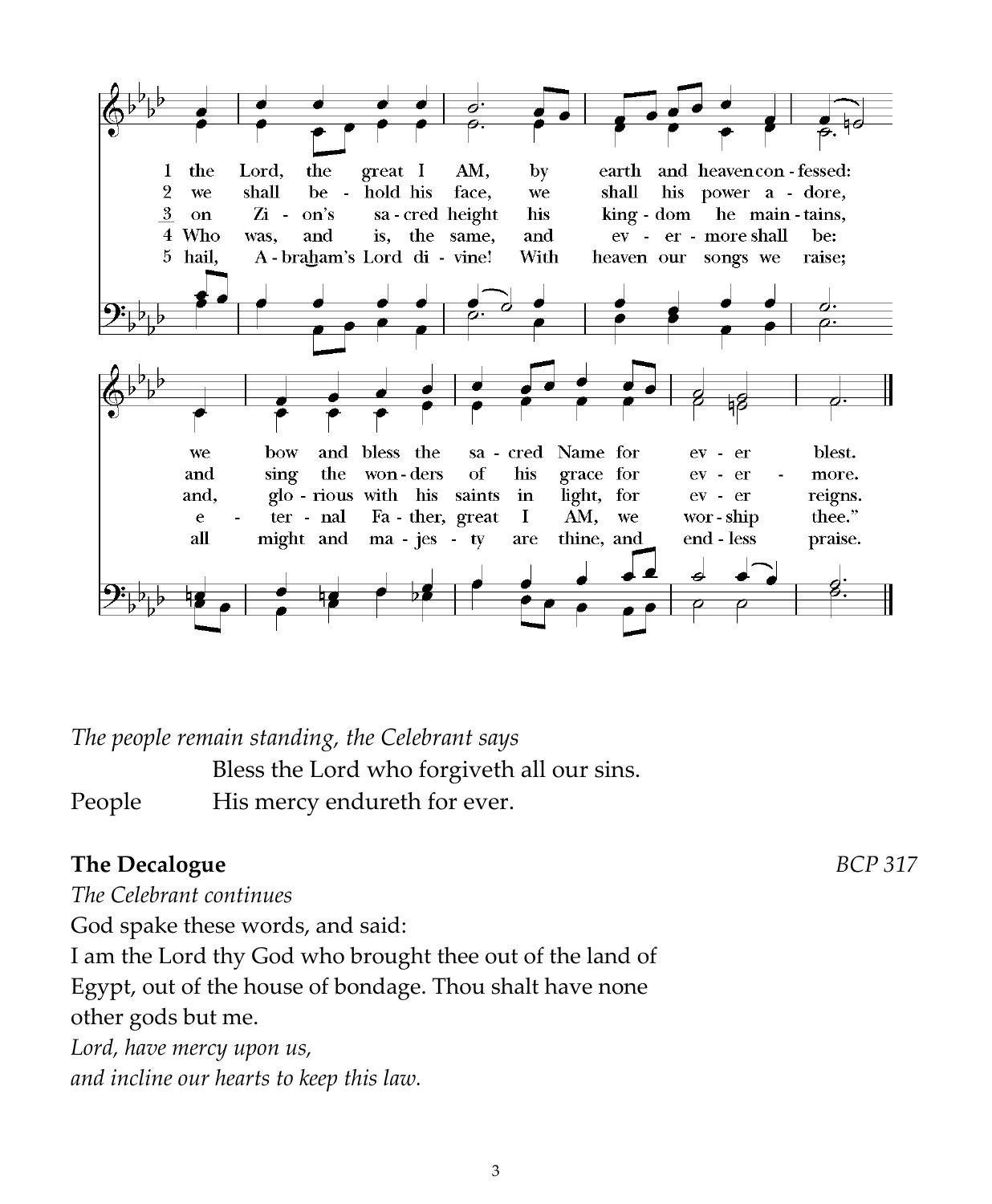Thou shalt not make to thyself any graven image, nor the likeness of any thing that is in heaven above, or in the earth beneath, or in the water under the earth; thou shalt not bow down to them, nor worship them.

*Lord, have mercy upon us, and incline our hearts to keep this law.*

Thou shalt not take the Name of the Lord thy God in vain. *Lord, have mercy upon us, and incline our hearts to keep this law.*

Remember that thou keep holy the Sabbath day.

*Lord, have mercy upon us, and incline our hearts to keep this law.*

Honor thy father and thy mother.

*Lord, have mercy upon us, and incline our hearts to keep this law.* Thou shalt do no murder. *Lord, have mercy upon us, and incline our hearts to keep this law.*

Thou shalt not commit adultery. *Lord, have mercy upon us, and incline our hearts to keep this law.*

Thou shalt not steal. *Lord, have mercy upon us, and incline our hearts to keep this law.*

Thou shalt not bear false witness against thy neighbor. *Lord, have mercy upon us, and incline our hearts to keep this law.*

Thou shalt not covet. *Lord, have mercy upon us, and write all these thy laws in our hearts, we beseech thee.*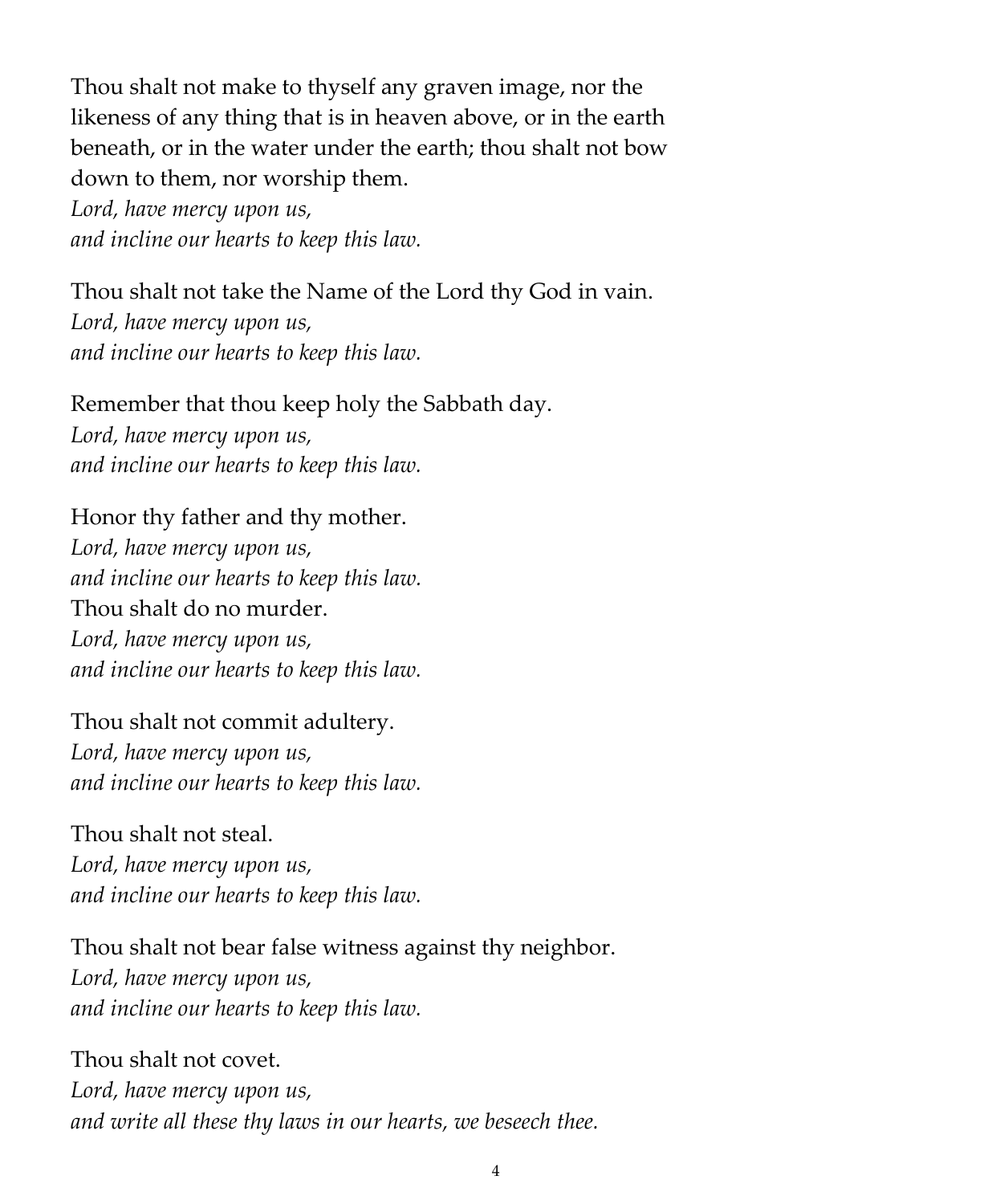#### 5

#### *The celebrant then says*

If we say that we have no sin, we deceive ourselves, and the truth is not in us; but if we confess our sins, God is faithful and just to forgive us our sins, and to cleanse us from all unrighteousness. *1 John 1:8, 9*

#### **Confession of Sin** *BCP 320*

*The Celebrant then says* Let us humbly confess our sins unto Almighty God. *Silence may be kept.*

#### *Minister and People*

Almighty and most merciful Father, we have erred and strayed from thy ways like lost sheep, we have followed too much the devices and desires of our own hearts, we have offended against thy holy laws, we have left undone those things which we ought to have done, and we have done those things which we ought not to have done. But thou, O Lord, have mercy upon us, spare thou those who confess their faults, restore thou those who are penitent, according to thy promises declared unto mankind in Christ Jesus our Lord; and grant, O most merciful Father, for his sake, that we may hereafter live a godly, righteous, and sober life, to the glory of thy holy Name. Amen.

#### *The Priest then says*

The Almighty and merciful Lord grant you absolution and remission of all your sins, true repentance, amendment of life, and the grace and consolation of his Holy Spirit. Amen.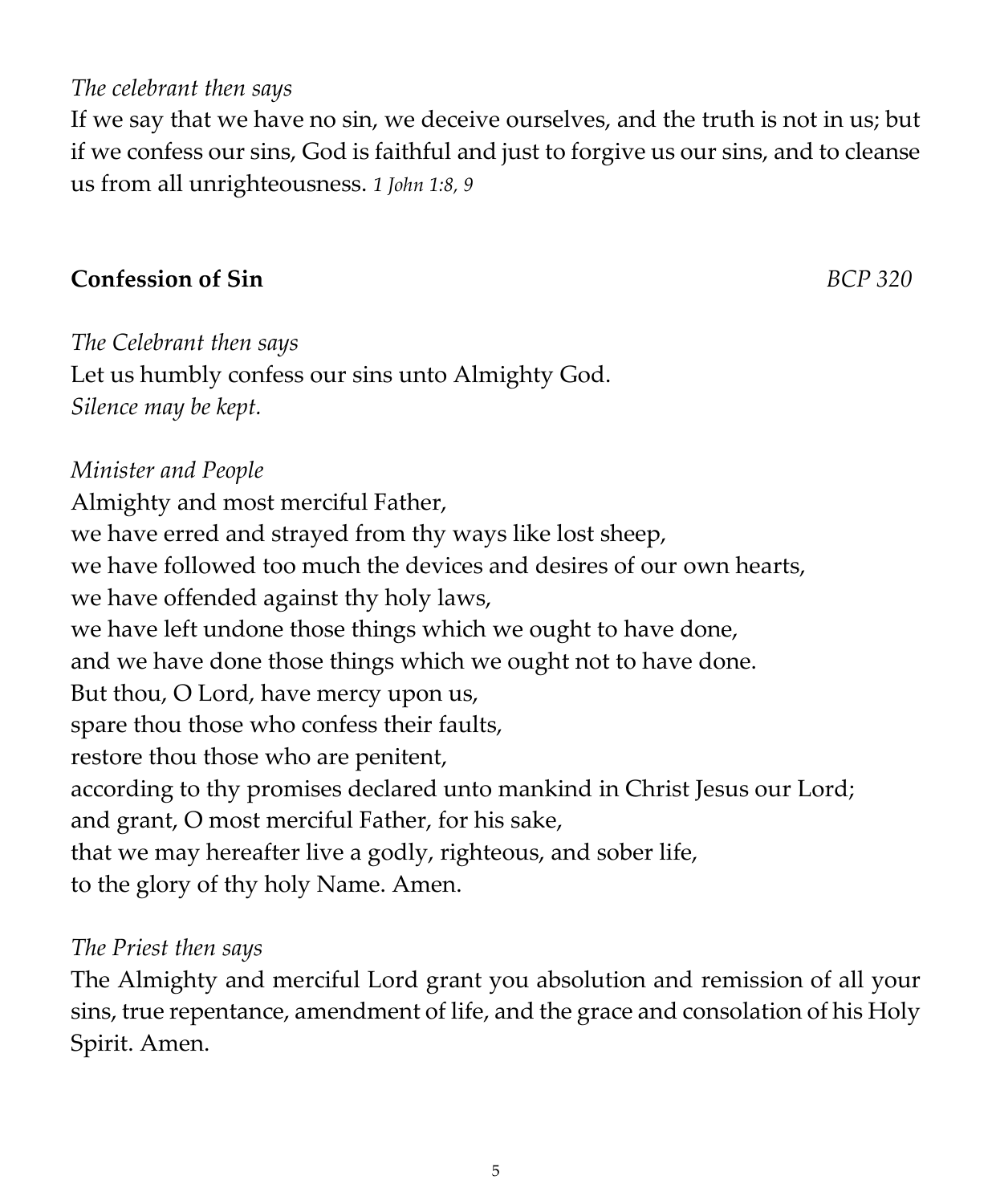Kyrie eleison **Hymnal S91** 



### **The Collect of the Day** *BCP 166*

| Celebrant | The Lord be with you. |
|-----------|-----------------------|
| People    | And with thy spirit.  |
| Celebrant | Let us pray.          |

O God, whose glory it is always to have mercy: Be gracious to all who have gone astray from thy ways, and bring them again with penitent hearts and steadfast faith to embrace and hold fast the unchangeable truth of thy Word, Jesus Christ thy Son; who with thee and the Holy Spirit liveth and reigneth, one God, for ever and ever. *Amen.*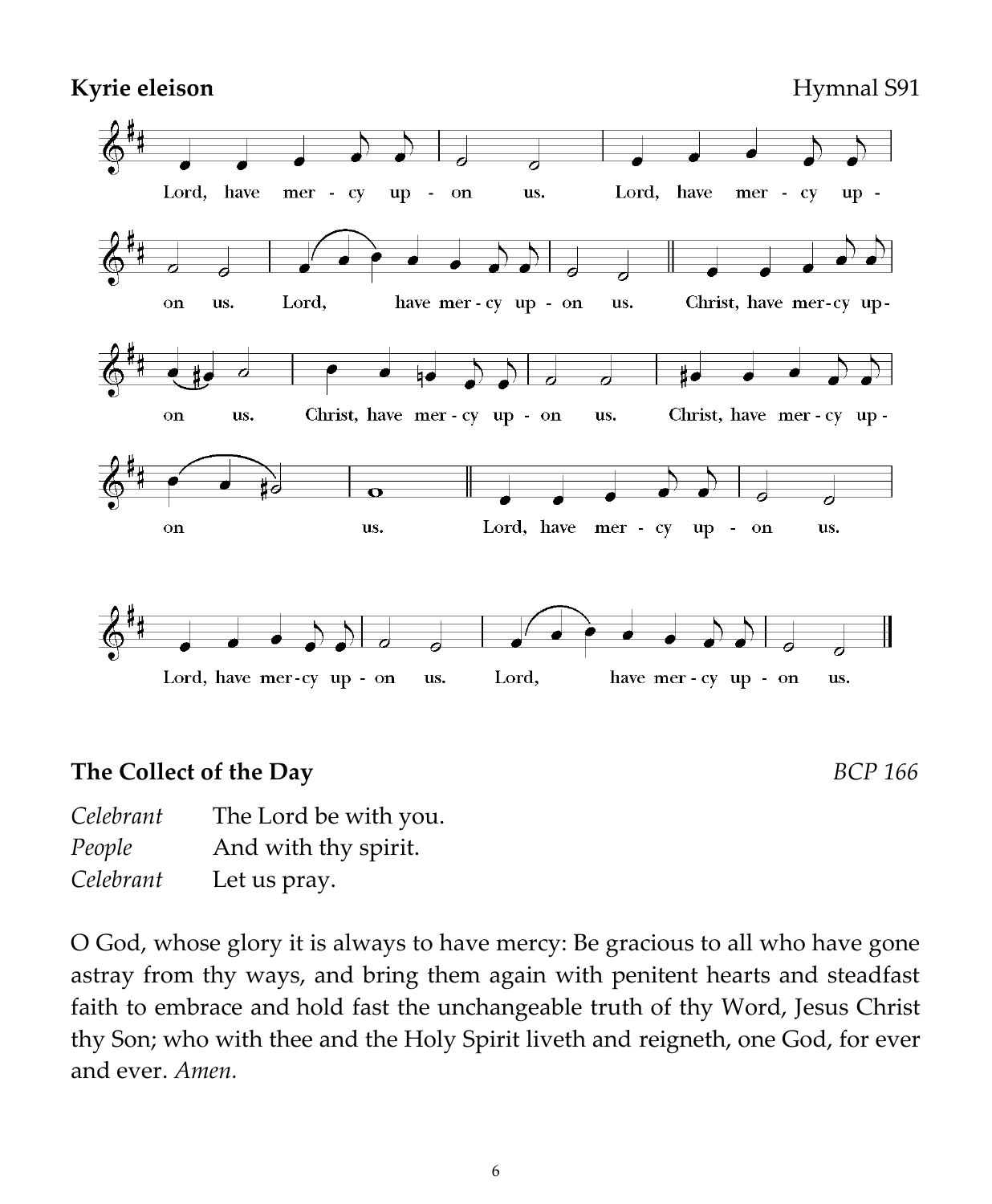### A reading from the book of Genesis

When Abram was ninety-nine years old, the LORD appeared to Abram, and said to him, "I am God Almighty; walk before me, and be blameless. And I will make my covenant between me and you, and will make you exceedingly numerous." Then Abram fell on his face; and God said to him, "As for me, this is my covenant with you: You shall be the ancestor of a multitude of nations. No longer shall your name be Abram, but your name shall be Abraham; for I have made you the ancestor of a multitude of nations. I will make you exceedingly fruitful; and I will make nations of you, and kings shall come from you. I will establish my covenant between me and you, and your offspring after you throughout their generations, for an everlasting covenant, to be God to you and to your offspring after you. God said to Abraham, "As for Sarai your wife, you shall not call her Sarai, but Sarah shall be her name. I will bless her, and moreover I will give you a son by her. I will bless her, and she shall give rise to nations; kings of peoples shall come from her."

| Reader | The Word of the Lord. |
|--------|-----------------------|
| People | Thanks be to God.     |

#### **Psalm 22:22-30** *Deus, Deus meus BCP 610*

*Please remain seated as the choir sings the Psalm.*

- 22 Praise the LORD, you that fear him; \* stand in awe of him, O offspring of Israel; all you of Jacob's line, give glory.
- 23 For he does not despise nor abhor the poor in their poverty; neither does he hide his face from them; \* but when they cry to him he hears them.

# 24 My praise is of him in the great assembly; \* I will perform my vows in the presence of those who worship him.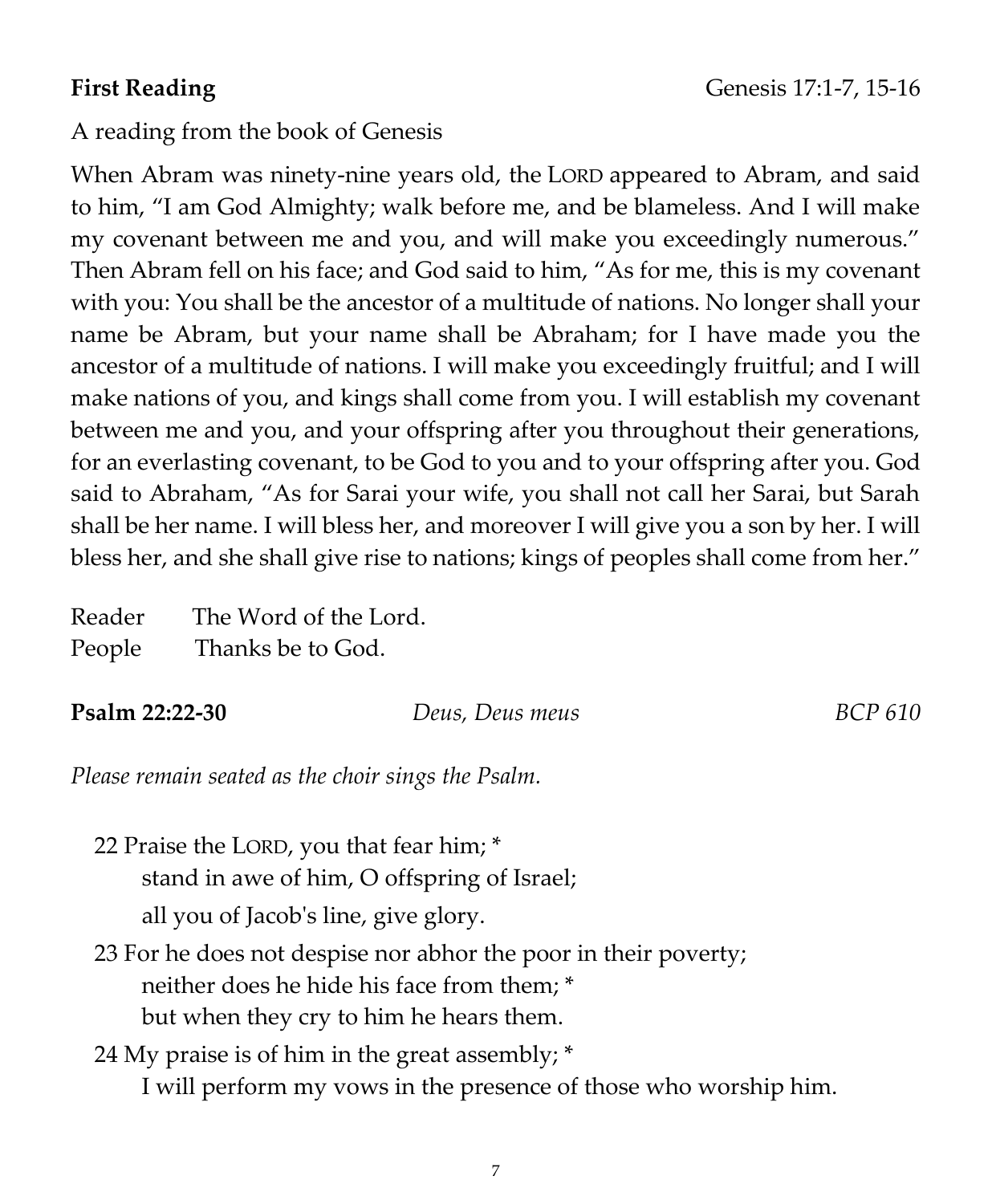25 The poor shall eat and be satisfied, and those who seek the LORD shall praise him: \* "May your heart live for ever!"

- 26 All the ends of the earth shall remember and turn to the LORD, \* and all the families of the nations shall bow before him.
- 27 For kingship belongs to the LORD; \* he rules over the nations.
- 28 To him alone all who sleep in the earth bow down in worship; \* all who go down to the dust fall before him.

29 My soul shall live for him; my descendants shall serve him; \*

they shall be known as the LORD'S for ever.

30 They shall come and make known to a people yet unborn \* the saving deeds that he has done.

**The Epistle** Romans 4:13-25

A Reading from the letter of Paul to the Romans.

For the promise that he would inherit the world did not come to Abraham or to his descendants through the law but through the righteousness of faith. If it is the adherents of the law who are to be the heirs, faith is null and the promise is void. For the law brings wrath; but where there is no law, neither is there violation. For this reason it depends on faith, in order that the promise may rest on grace and be guaranteed to all his descendants, not only to the adherents of the law but also to those who share the faith of Abraham (for he is the father of all of us, as it is written, "I have made you the father of many nations") —in the presence of the God in whom he believed, who gives life to the dead and calls into existence the things that do not exist. Hoping against hope, he believed that he would become "the father of many nations," according to what was said, "So numerous shall your descendants be." He did not weaken in faith when he considered his own body, which was already as good as dead (for he was about a hundred years old), or when he considered the barrenness of Sarah's womb. No distrust made him waver concerning the promise of God, but he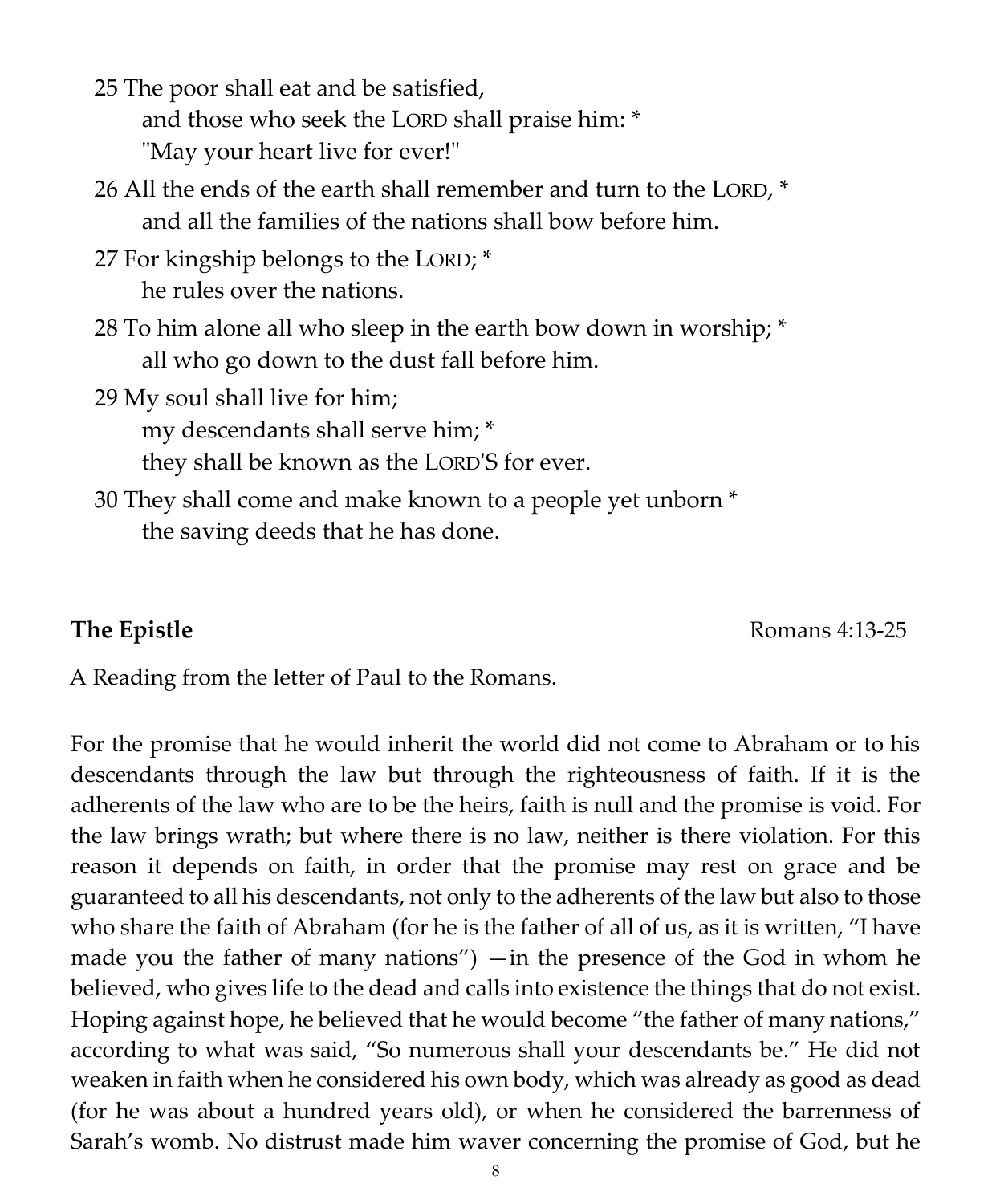grew strong in his faith as he gave glory to God, being fully convinced that God was able to do what he had promised. Therefore his faith "was reckoned to him as righteousness." Now the words, "it was reckoned to him," were written not for his sake alone, but for ours also. It will be reckoned to us who believe in him who raised Jesus our Lord from the dead, who was handed over to death for our trespasses and was raised for our justification.

*Reader* The Word of the Lord. *People* Thanks be to God.

*Please stand.*

**Sequence Hymn** *Take up your cross, the Savior said* **Hymnal 675** ᆋ Take the if 1 up your cross, Sa vior said.  $\overline{2}$ Take let its weight fill up vour cross, not  $3$ Take heed not the shame, up your cross, and Take then, his strength,  $\overline{4}$ in and up your cross,  $5^{\circ}$ Take and fol - low Christ, your cross, up nor  $\bf{l}$ vou would  $\dot{c}$  i - ple be: take cross with  $m<sub>V</sub>$ dis vour **up**  $\overline{2}$ your weak spi rit with  $a - \text{larm}$ ; his strength shall bear your  $\overline{3}$ let your fool - ish heart be still; the Lord for you ac  $\overline{4}$ calm - lv  $ev$ erv dan - ger brave: it guides vou to. ā who 5 think till death  $\mathbf{t}$ lay it down; for on - $1v$ those will - ing heart, hum - bly 1 and fol  $low$ af - ter me.  $\overline{2}$ spi - rit and brace your heart, nerve your up, and arm.  $3$ cept - ed death cross,  $Cal - vary's$ hill. up on a on  $\overline{4}$ bun - dant **life** and leads  $vic$ o'er the grave. to tory bear the cross  $5$ may hope to wear the glo - rious crown.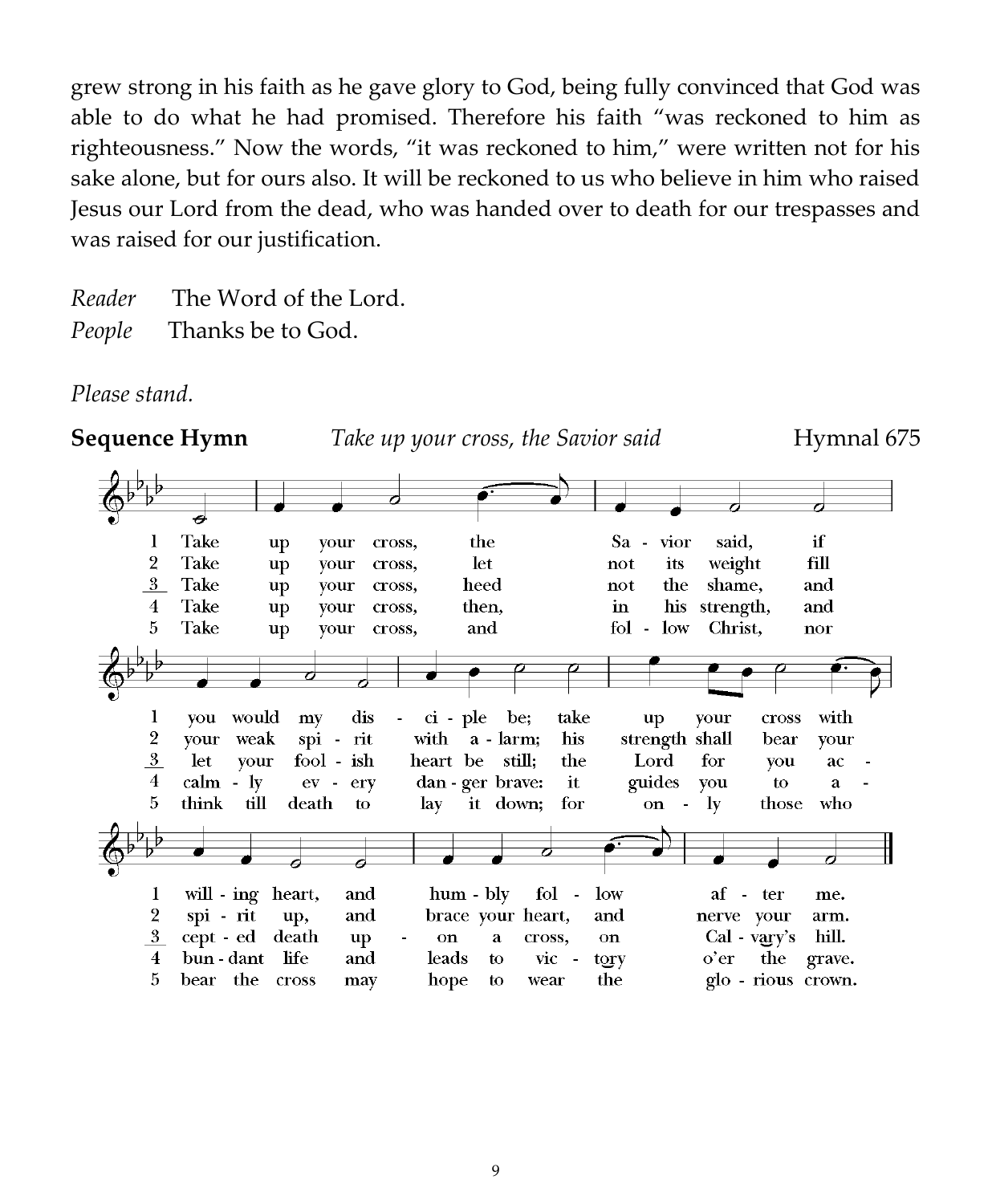### **The Gospel Lenten Acclamation**

*The choir and the people sing the Tract:*



*All repeat the Tract.*

# **Holy Gospel** Mark 8:31-38

*Celebrant* The Holy Gospel of our Lord Jesus Christ according to Mark. *People* Glory be to thee, O Lord.

Jesus began to teach his disciples that the Son of Man must undergo great suffering, and be rejected by the elders, the chief priests, and the scribes, and be killed, and after three days rise again. He said all this quite openly. And Peter took him aside and began to rebuke him. But turning and looking at his disciples, he rebuked Peter and said, "Get behind me, Satan! For you are setting your mind not on divine things but on human things." He called the crowd with his disciples, and said to them, "If any want to become my followers, let them deny themselves and take up their cross and follow me. For those who want to save their life will lose it, and those who lose their life for my sake, and for the sake of the gospel, will save it. For what will it profit them to gain the whole world and forfeit their life? Indeed, what can they give in return for their life? Those who are ashamed of me and of my words in this adulterous and sinful generation, of them the Son of Man will also be ashamed when he comes in the glory of his Father with the holy angels."

| Celebrant | The Gospel of the Lord.         |
|-----------|---------------------------------|
| People    | Praise be to thee, Lord Christ. |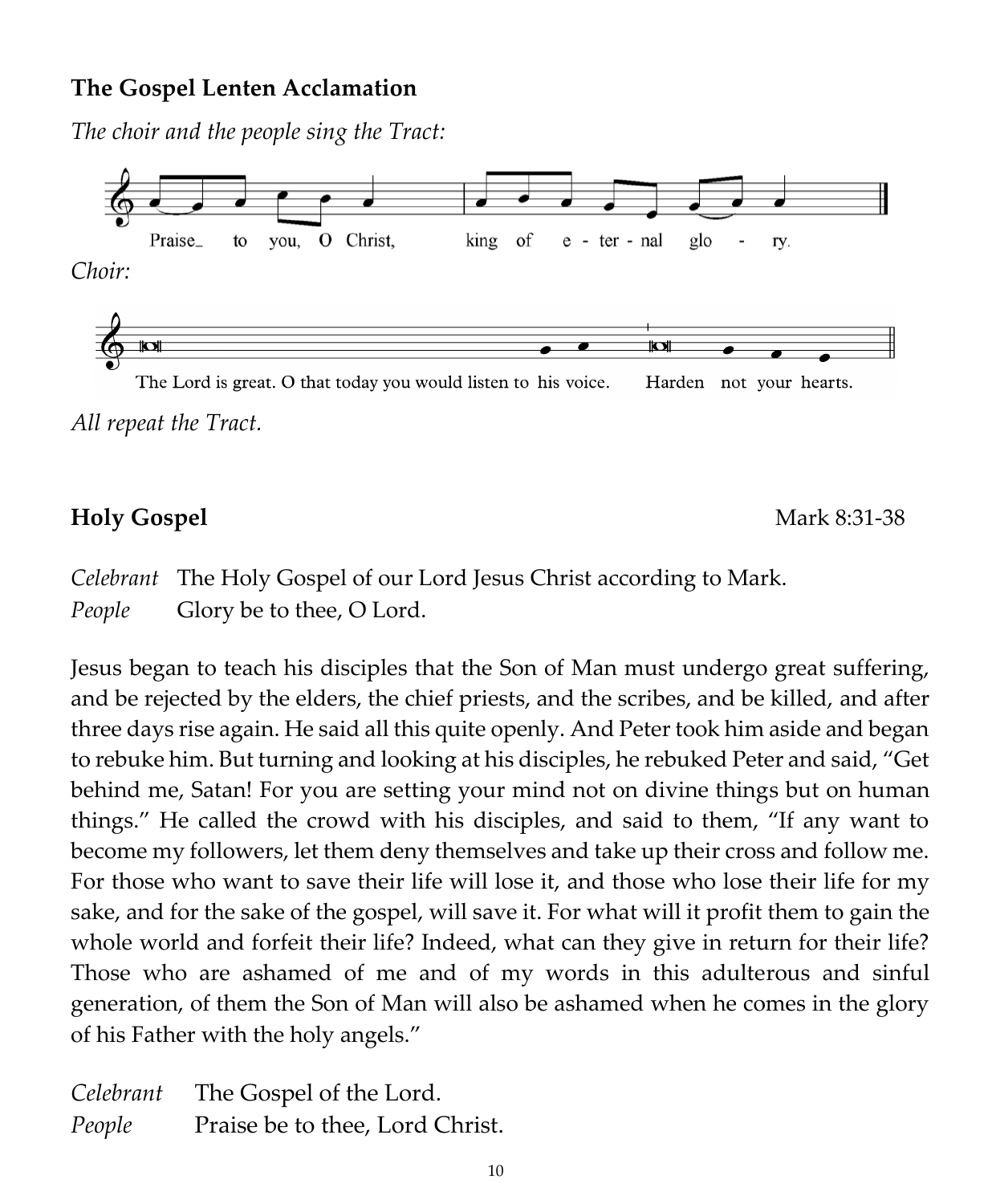### **The Nicene Creed** *BCP 326*

*All stand.*

We believe in one God, the Father, the Almighty, maker of heaven and earth, of all that is, seen and unseen.

We believe in one Lord, Jesus Christ, the only Son of God, eternally begotten of the Father, God from God, Light from Light, true God from true God, begotten, not made, of one Being with the Father. Through him all things were made. For us and for our salvation he came down from heaven: by the power of the Holy Spirit he became incarnate from the Virgin Mary, and was made man. For our sake he was crucified under Pontius Pilate; he suffered death and was buried. On the third day he rose again in accordance with the Scriptures; he ascended into heaven and is seated at the right hand of the Father. He will come again in glory to judge the living and the dead, and his kingdom will have no end. We believe in the Holy Spirit, the Lord, the giver of life, who proceeds from the Father and the Son. With the Father and the Son he is worshiped and glorified. He has spoken through the Prophets. We believe in one holy catholic and apostolic Church. We acknowledge one baptism for the forgiveness of sins. We look for the resurrection of the dead, and the life of the world to come. Amen.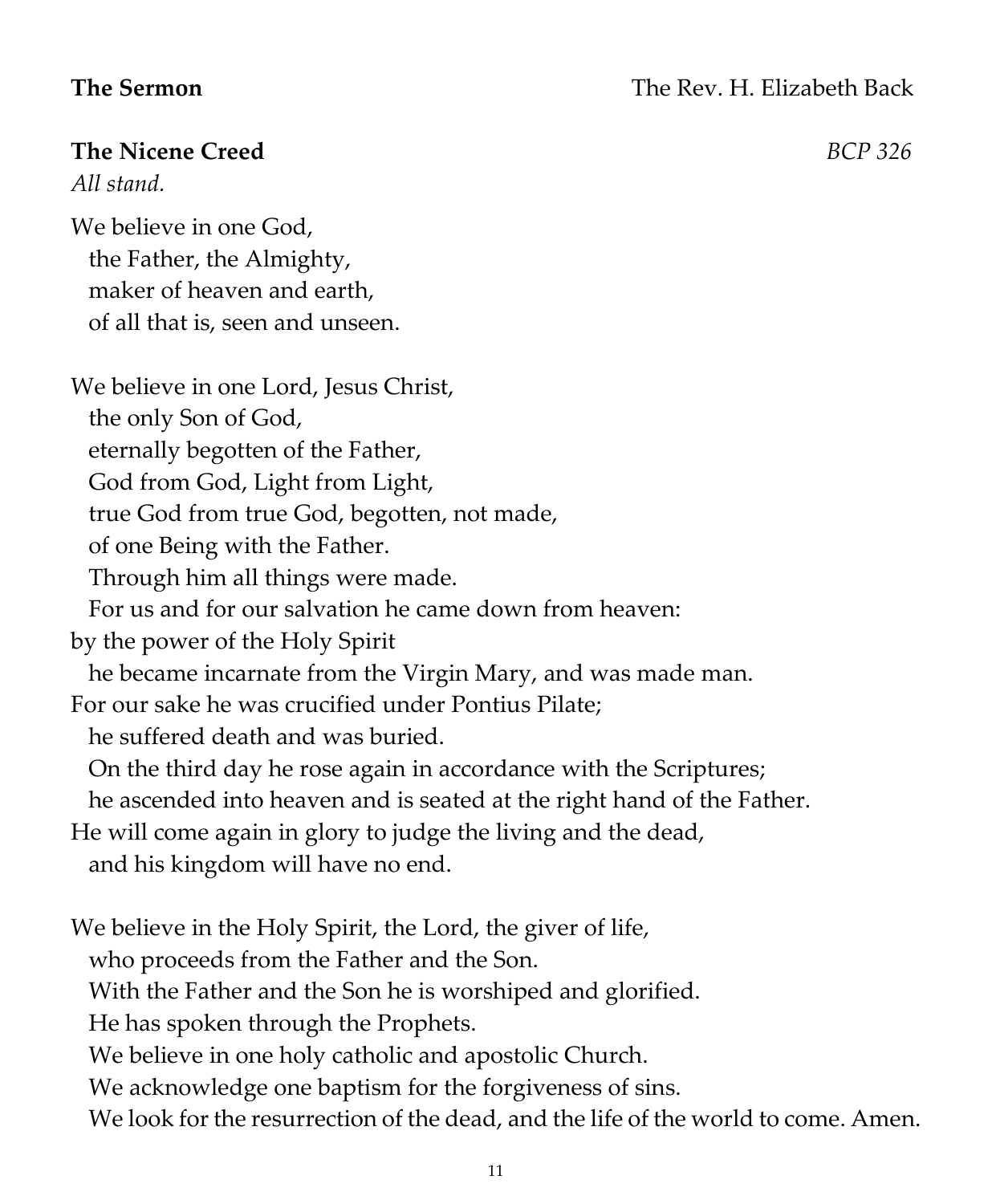# **The Prayers of the People** *BCP 328*

Let us pray for the whole state of Christ's Church and the world.

Almighty and everliving God, who in thy holy Word hast taught us to make prayers, and supplications, and to give thanks for all men: Receive these our prayers which we offer unto thy divine Majesty, beseeching thee to inspire continually the Universal Church with the spirit of truth, unity, and concord. We pray for the Anglican Church of Central America, and for Grace Church, Paducah. Grant that all those who do confess thy holy Name may agree in the truth of thy holy Word, and live in unity and godly love.

Give grace, O heavenly Father, to all bishops and other ministers, especially Justin, Archbishop of Canterbury; Michael, our Presiding Bishop; Terry, our Bishop; and Elizabeth, our Priest; that they may, both by their life and doctrine, set forth thy true and lively Word, and rightly and duly administer thy holy Sacraments.

And to all thy people give thy heavenly grace, and especially to this congregation here present; that, with meek heart and due reverence, they may hear and receive thy holy Word, truly serving thee in holiness and righteousness all the days of their life.

We beseech thee also so to rule the hearts of those who bear the authority of government in this and every land, especially Donald, our President; Matthew and Eric, our Governors; and Greg, our Mayor; that they may be led to wise decisions and right actions for the welfare and peace of the world.

We commend to thy gracious care and keeping all the men and women of our armed forces at home and abroad. Defend them day by day with thy heavenly grace; and grant them a sense of thine abiding presence wherever they may be.

Open, O Lord, the eyes of all people to behold thy gracious hand in all thy works, that, rejoicing in thy whole creation, they may honor thee with their substance, and be faithful stewards of thy bounty.

And we most humbly beseech thee, of thy goodness, O Lord, to comfort and succor thy church under persecution; our guests of the food and clothing ministry; and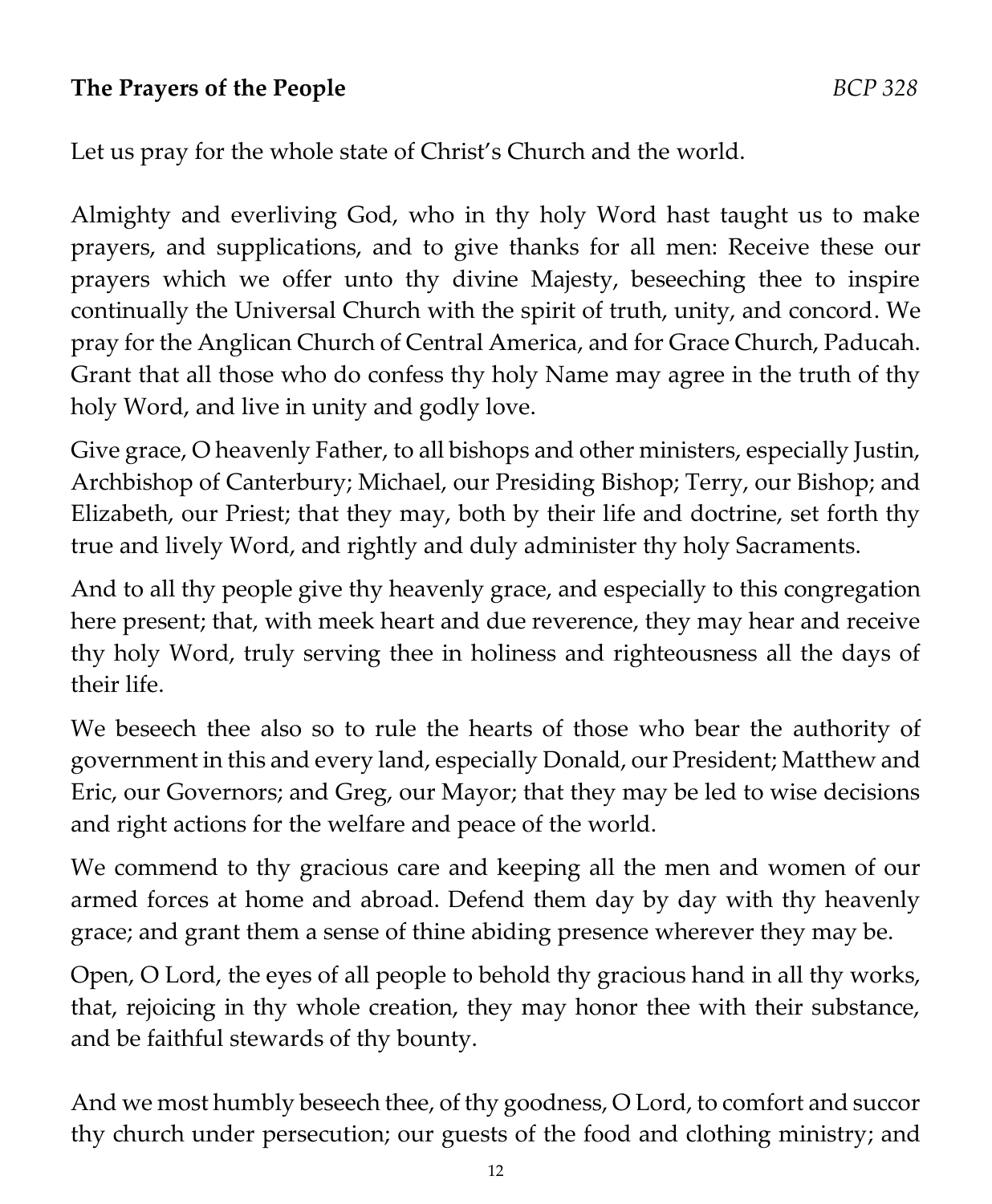Spencer, Marion, Harold, Shirley, Joan, Lynn, Ben, Carl, Marsha, Charlie, George, Margaret, the Back family, Lynne, Hank, Georgine, Art, Ray, Sandra, Anna, Sandy, Lincoln, Debbie, Ted and all those who, in this transitory life, are in trouble, sorrow, need, sickness, or any other adversity.

And we also bless thy holy Name for Scott Crawford, Elsie Lankford Yeates, the Rev. Dr. William Franklin Graham, and all thy servants departed this life in thy faith and fear, beseeching thee to grant them continual growth in thy love and service; and to grant us grace so to follow the good examples of all thy saints, that with them we may be partakers of thy heavenly kingdom.

Grant these our prayers, O Father, for Jesus Christ's sake, our only Mediator and Advocate. *Amen.*

| <b>The Peace</b>                  |                                                                   | BCP 332 |
|-----------------------------------|-------------------------------------------------------------------|---------|
| All stand.<br>Celebrant<br>People | The peace of the Lord be always with you.<br>And with thy spirit. |         |
|                                   |                                                                   |         |

*Then the Ministers and the People may greet one another in the name of the Lord.*

| The Holy Communion                                                                                                                                                                                                                                                                               |  |                                                                                                 | BCP 333 |
|--------------------------------------------------------------------------------------------------------------------------------------------------------------------------------------------------------------------------------------------------------------------------------------------------|--|-------------------------------------------------------------------------------------------------|---------|
| <b>Offertory</b>                                                                                                                                                                                                                                                                                 |  |                                                                                                 |         |
| $\mathbf{A}$ and $\mathbf{A}$ and $\mathbf{A}$ and $\mathbf{A}$ and $\mathbf{A}$ and $\mathbf{A}$ and $\mathbf{A}$ and $\mathbf{A}$ and $\mathbf{A}$ and $\mathbf{A}$ and $\mathbf{A}$ and $\mathbf{A}$ and $\mathbf{A}$ and $\mathbf{A}$ and $\mathbf{A}$ and $\mathbf{A}$ and $\mathbf{A}$ and |  | $C_1$ $I_2$ $I_3$ $I_1$ $I_2$ $I_3$ $I_4$ $I_5$ $I_1$ $I_2$ $I_3$ $I_4$ $I_5$ $I_6$ $I_7$ $I_8$ |         |

**Anthem at the Offertory** *Greater Love*John Nicholson Ireland (1879-1962)

*Many waters cannot quench love, neither can the floods drown it. Love is strong as death. Greater love hath no man than this, that a man lay down his life for his friends. Who his own self bare our sins in his own body on the tree, that we, being dead to sins, should live unto righteousness. Ye are washed, ye are sanctified, ye are justified in the name of the Lord Jesus; Ye are a chosen generation, a royal priesthood, a holy nation, that ye should shew forth the praises of him who hath called you out of darkness into his marvellous light. I beseech you, brethren, by the mercies of God, that ye present your bodies a living sacrifice, holy, acceptable unto God, which is your reasonable service.*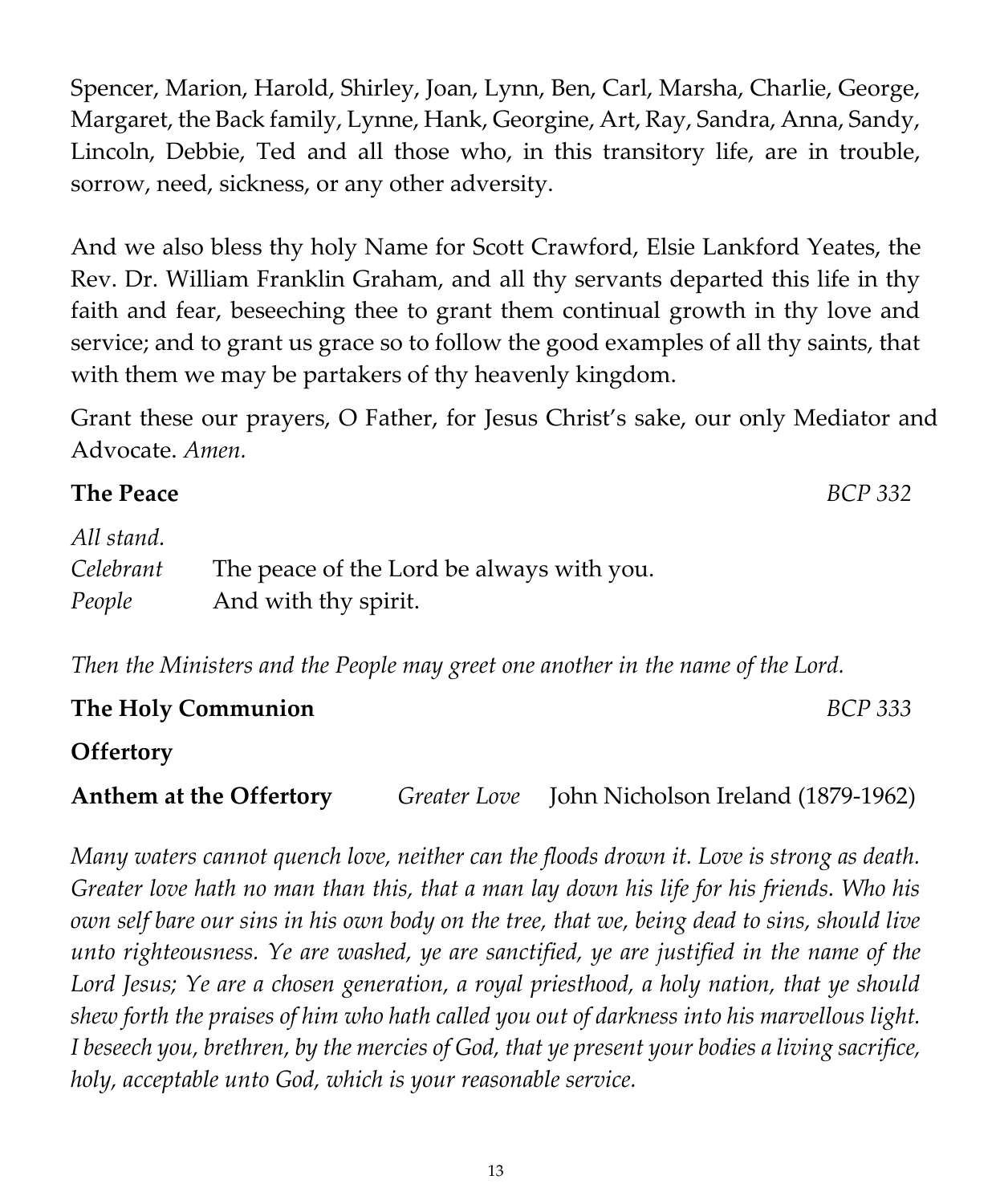#### *People* We lift them up unto the Lord.

*Celebrant* Let us give thanks unto our Lord God.

*People* It is meet and right so to do.

#### *The Celebrant proceeds*

It is very meet, right, and our bounden duty, …

Therefore with Angels and Archangels, and with all the company of heaven, we laud and magnify thy glorious Name; evermore praising thee, and saying,

14

# **Offertory Hymn: Doxology** Hymnal 43, vs 4

*Representatives of the congregation bring the people's offerings of bread and wine, and money or other gifts, to the celebrant. The people stand while the offerings are presented and placed on the Altar.* 



*The people remain standing.*

*Celebrant* The Lord be with you *People* And with thy spirit. *Celebrant* Lift up your hearts.

**The Great Thanksgiving** *Eucharistic Prayer I, BCP 333*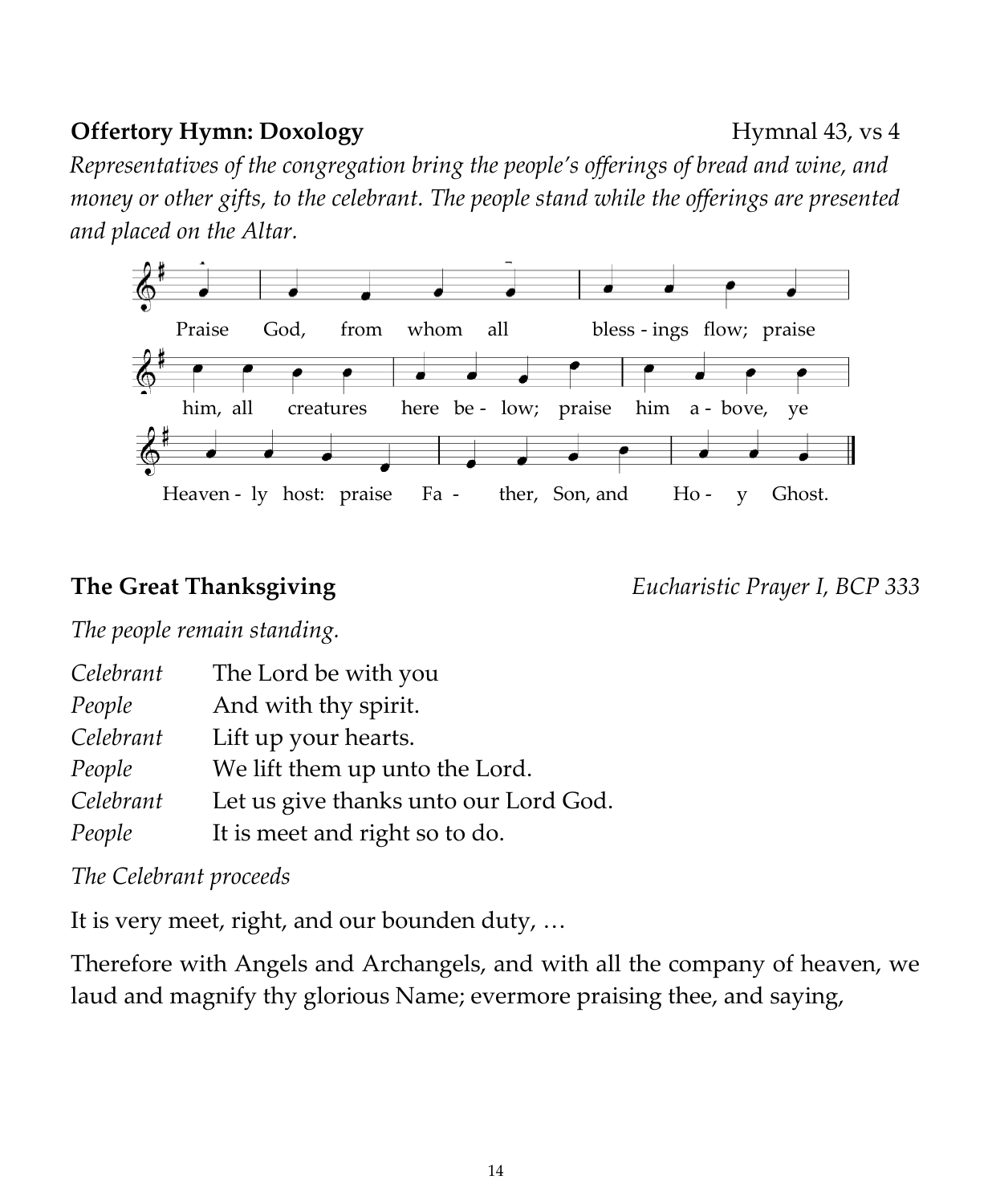### **Sanctus** Hymnal S114

*The people kneel. The Celebrant continues*



All glory be to thee, …

By whom, and with whom, in the unity of the Holy Ghost, all honor and glory be unto thee, O Father Almighty, world without end. *AMEN*.

*The Celebrant then continues BCP 336*

And now, as our Savior Christ hath taught us, we are bold to say,

#### *People and Celebrant*

Our Father, who art in heaven, hallowed be thy Name, thy kingdom come, thy will be done, on earth as it is in heaven. Give us this day our daily bread.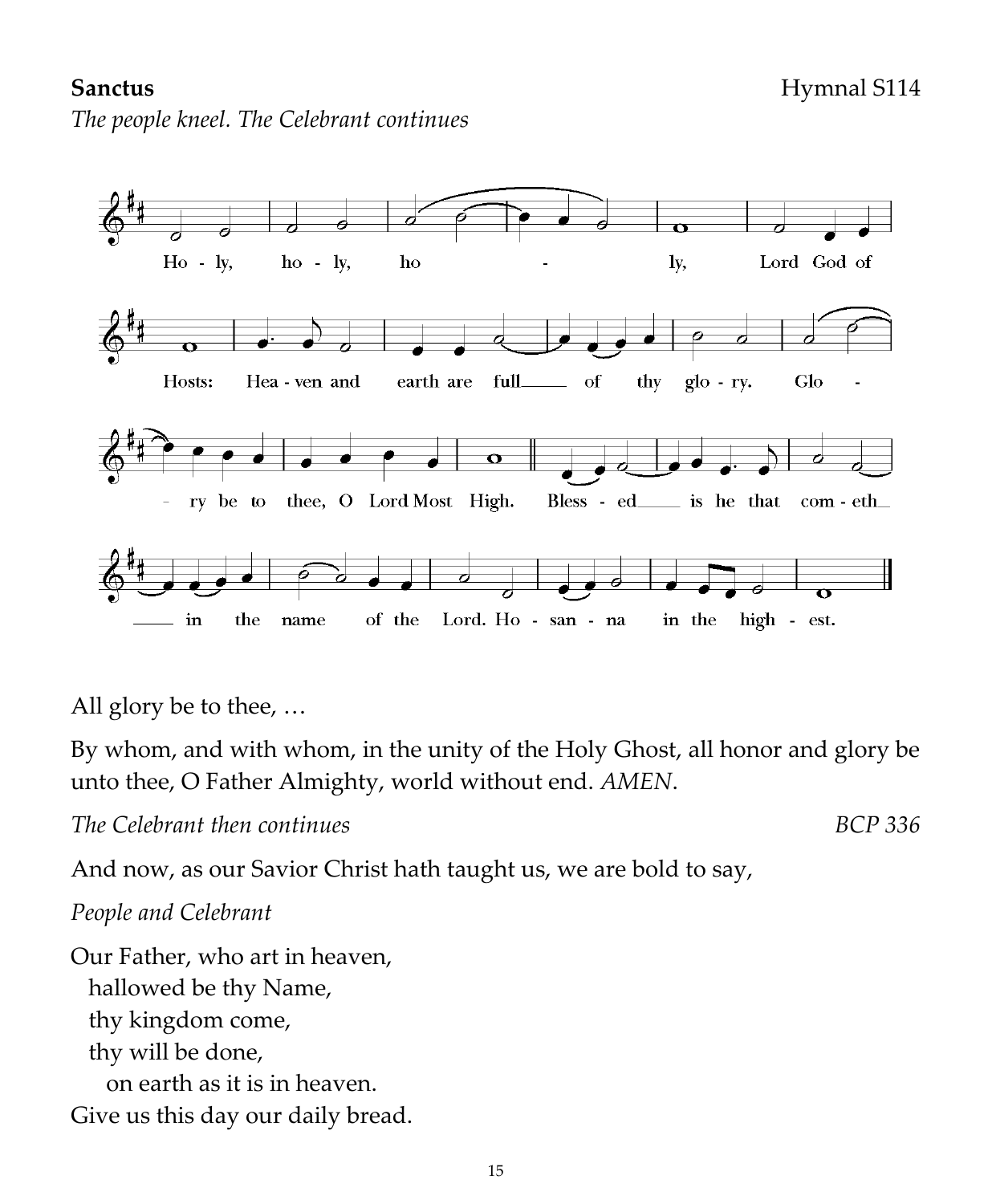And forgive us our trespasses, as we forgive those who trespass against us.

And lead us not into temptation, but deliver us from evil. For thine is the kingdom, and the power, and the glory, for ever and ever. Amen.

# **The Breaking of the Bread** *BCP 337*

*A period of silence is kept.*

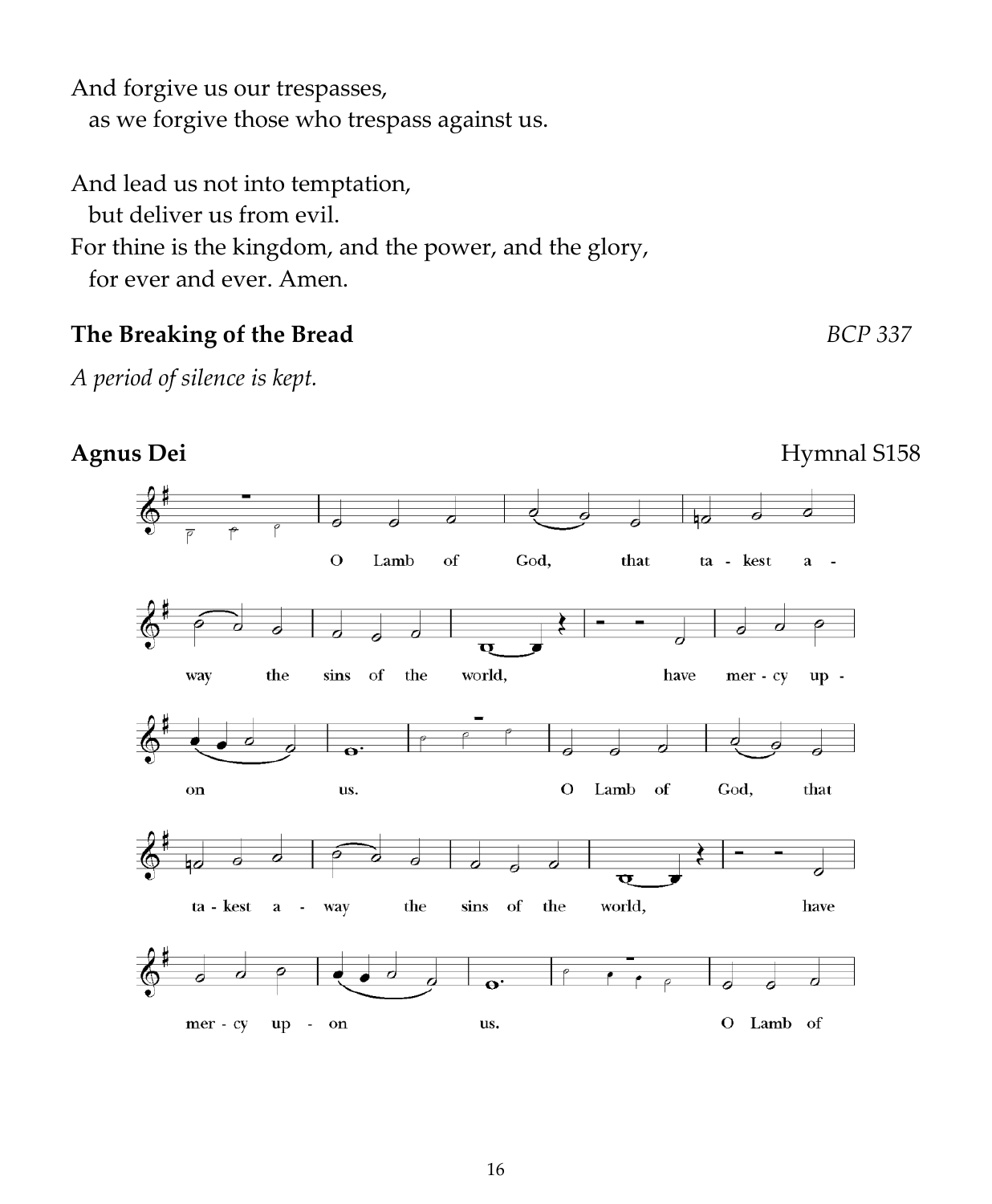### **Prayer of Humble Access** *BCP 337*

We do not presume to come to this thy Table, O merciful Lord, trusting in our own righteousness, but in thy manifold and great mercies. We are not worthy so much as to gather up the crumbs under thy Table. But thou art the same Lord whose property is always to have mercy. Grant us therefore, gracious Lord, so to eat the flesh of thy dear Son Jesus Christ, and to drink his blood, that we may evermore dwell in him, and he in us. *Amen*.

### **Invitation to Communion** *BCP 338*

The Gifts of God for the People of God. Take them in remembrance that Christ died for you, and feed on him in your hearts by faith, with thanksgiving.

# **Communion of the People**

*All baptized Christians are welcome to receive Holy Communion. Please tell the clergy if you need gluten-free bread. If you come to the communion rail for a blessing instead, please cross your arms on your chest. If you are interested in being baptized, please contact a priest of the parish.* 

God. that ta - kest the sins of the way a world, grant us thy peace.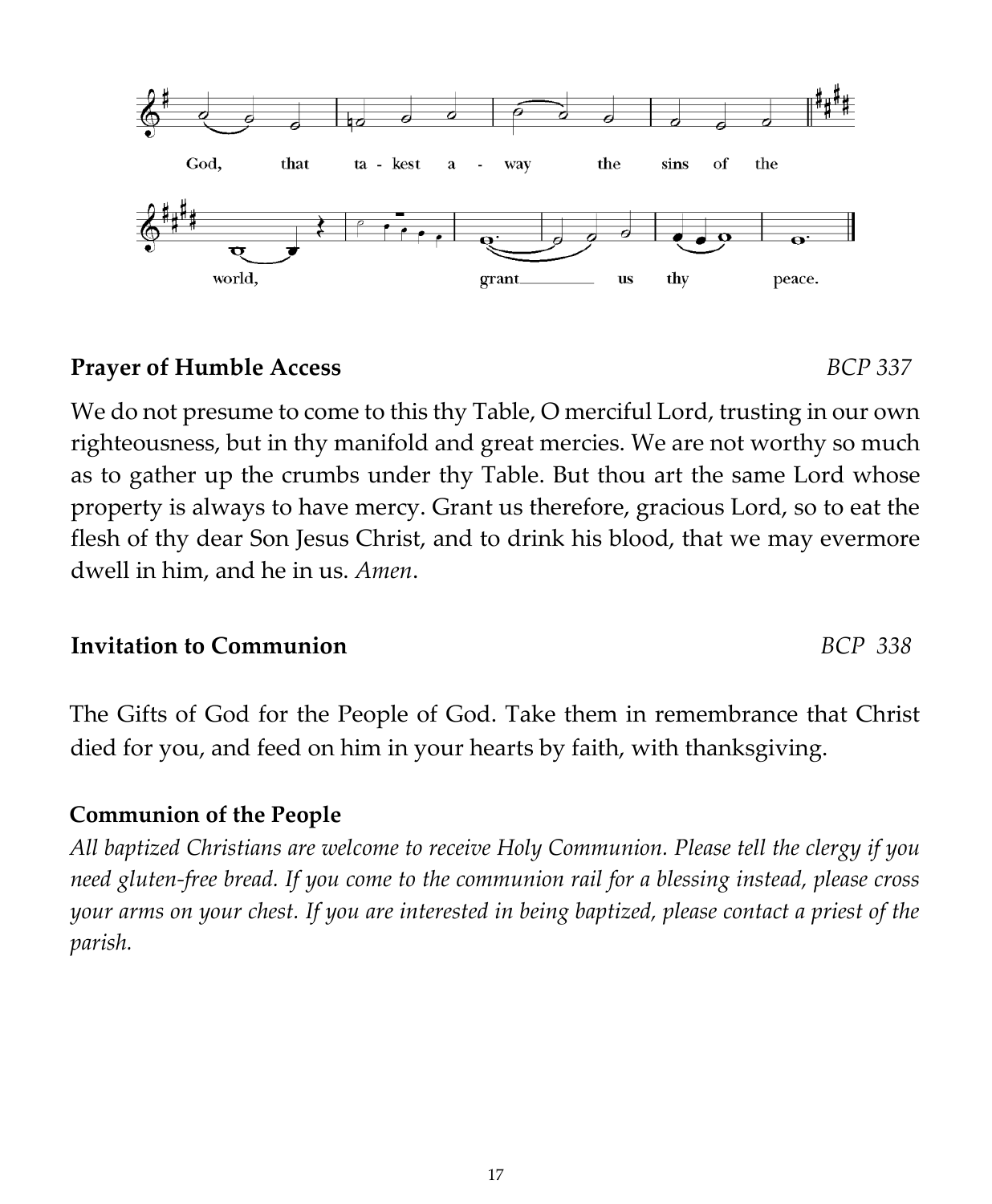**Communion Hymn** *Here, O my Lord, I see thee face to face* Hymnal 318



*If there is to be a Eucharistic Visitor sent from the church, the Celebrant says* 

In the name of this congregation, I send you forth bearing these holy gifts, that those to whom you may go may share with us in the communion of Christ's body and blood.

*The people say*

We who are many are one body, because we all share one bread, one cup. Amen.

 *Book of Occasional Services*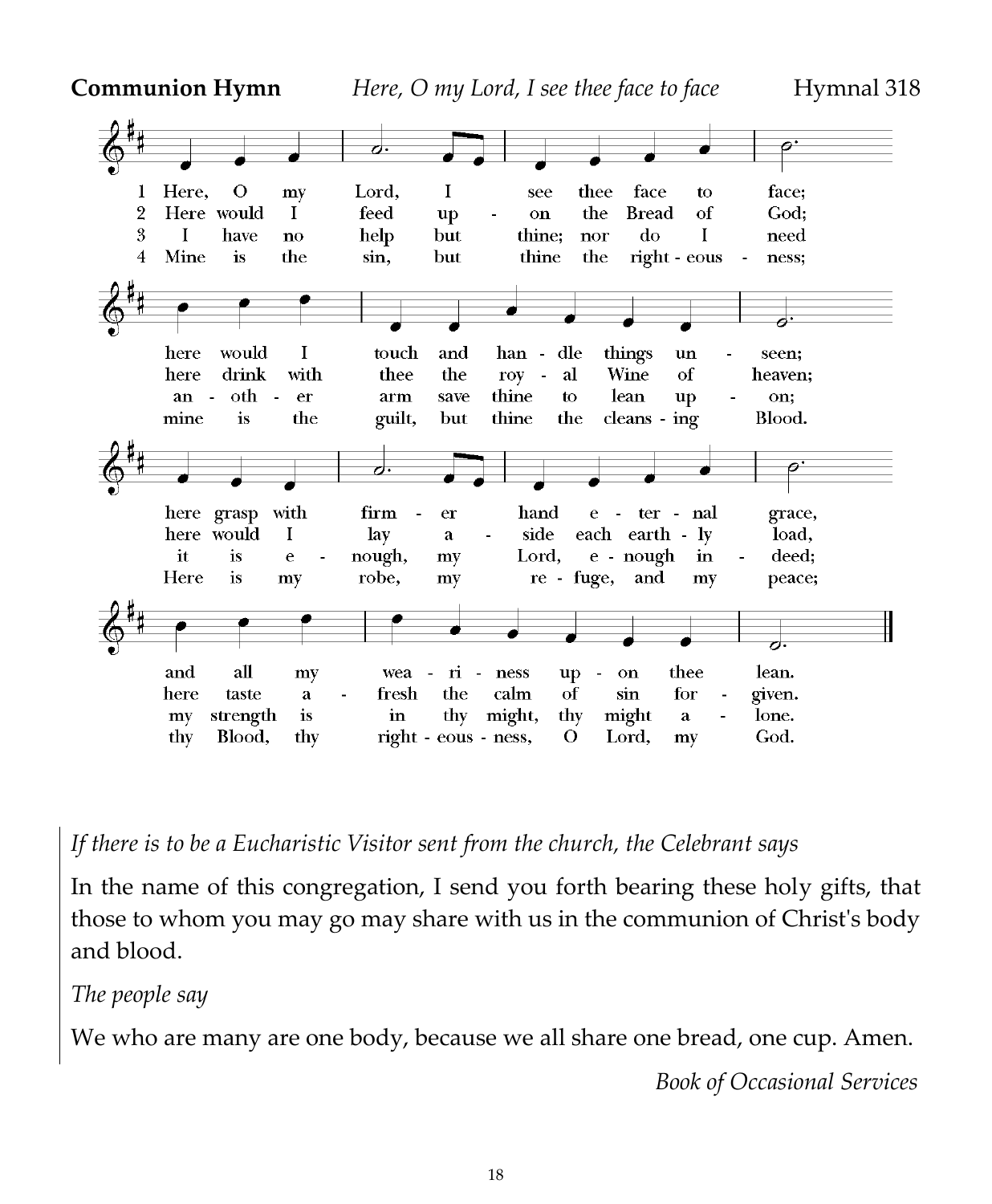After Communion, the Celebrant says **BCP** 339

# Let us pray.

# *The People kneel and join in saying this prayer*

Almighty and everliving God, we most heartily thank thee for that thou dost feed us, in these holy mysteries, with the spiritual food of the most precious Body and Blood of thy Son our Savior Jesus Christ; and dost assure us thereby of thy favor and goodness towards us; and that we are very members incorporate in the mystical body of thy Son, the blessed company of all faithful people; and are also heirs, through hope, of thy everlasting kingdom. And we humbly beseech thee, O heavenly Father, so to assist us with thy grace, that we may continue in that holy fellowship, and do all such good works as thou hast prepared for us to walk in; through Jesus Christ our Lord, to whom, with thee and the Holy Ghost, be all honor and glory, world without end. *Amen*.

### **The Blessing** *BCP 339*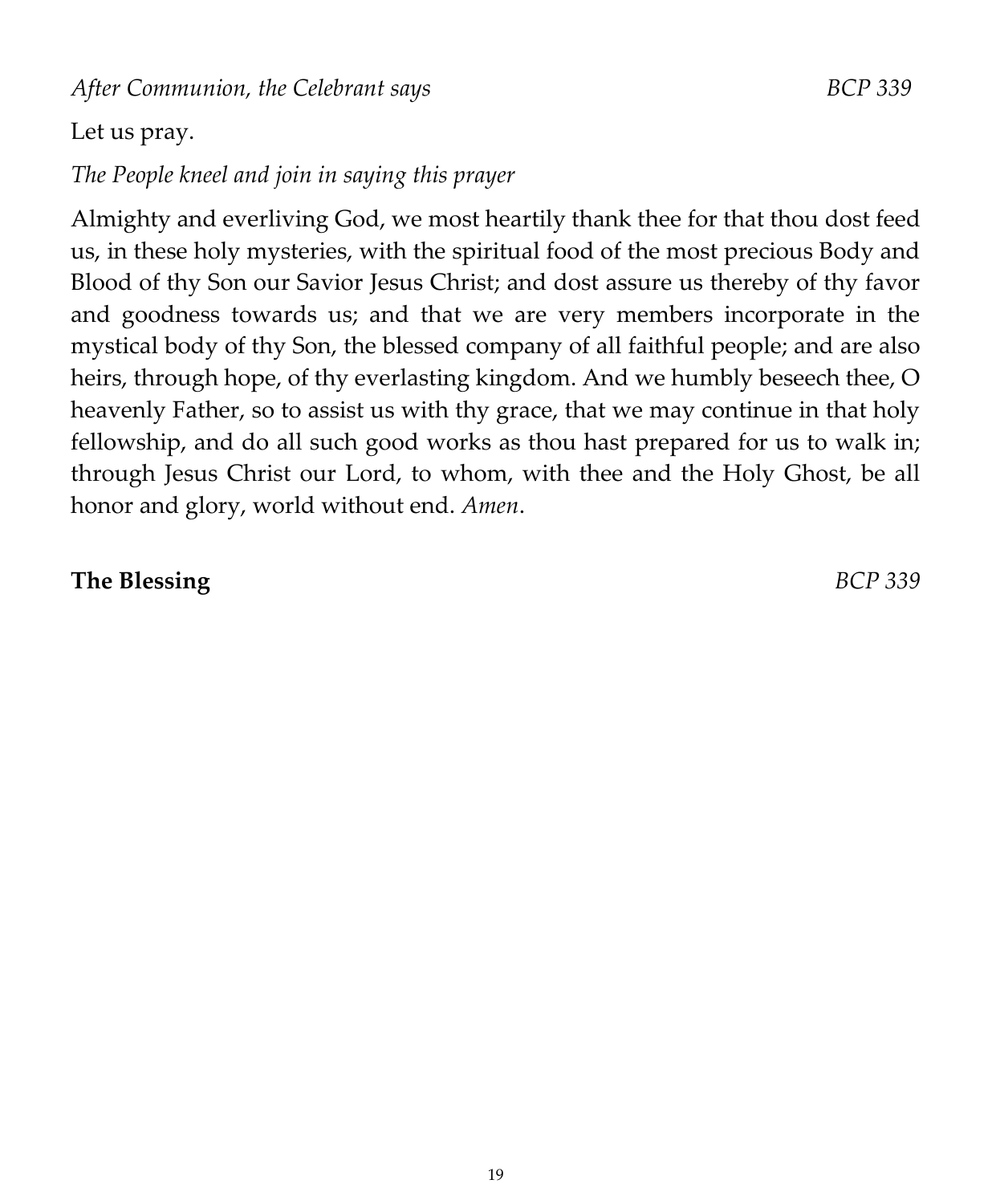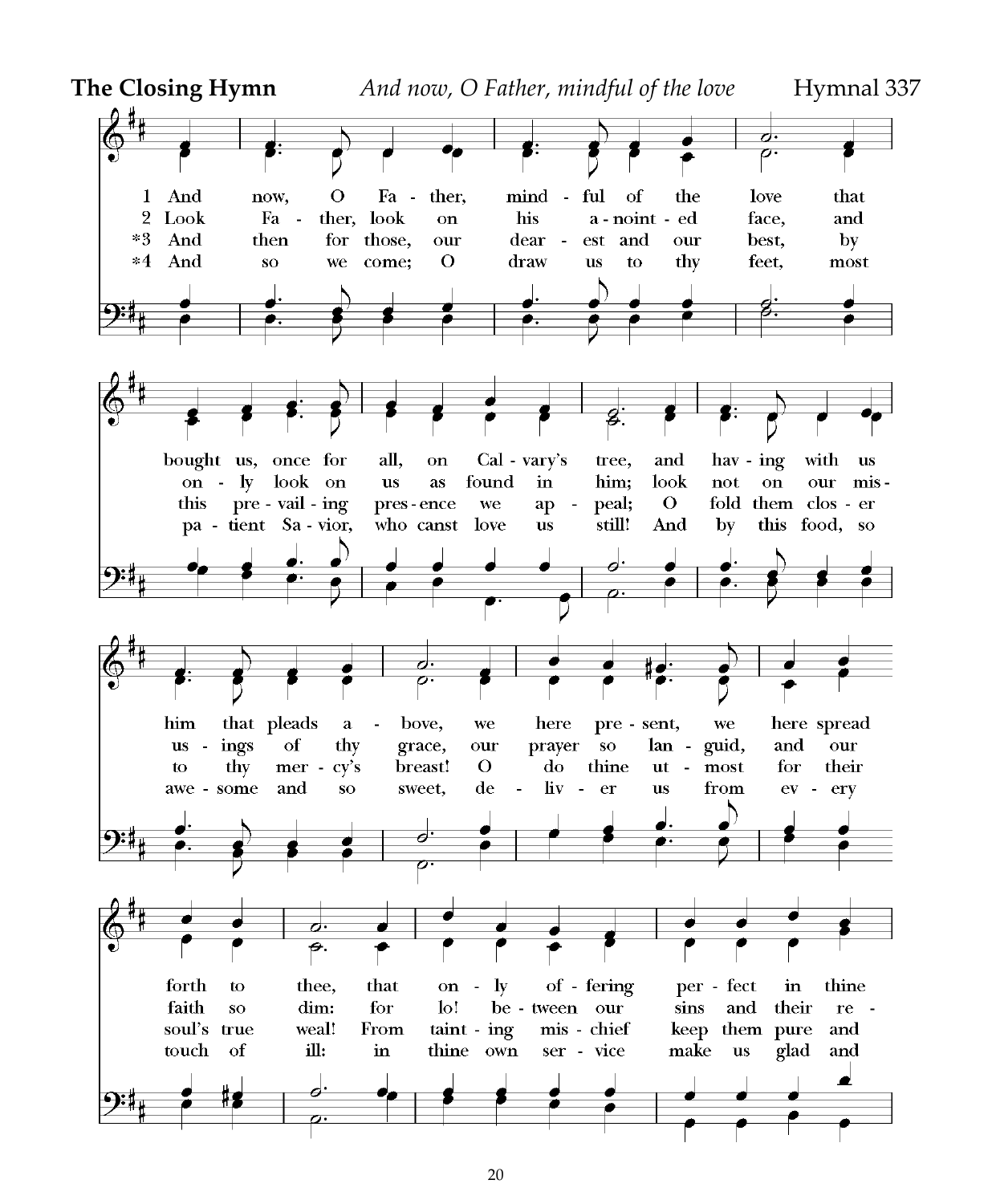

#### **The Dismissal** *BCP 339*

Let us go forth in the name of Christ. *People* Thanks be to God.

### **The Postlude**

 *O Lamm Gottes, unschuldig*, BWV 656 Johann Sebastian Bach (1685-1750)

Service Music:

S91, S114, S158 Setting: From *Missa de Sancta Maria Magdalena*, Healey Willan; Oxford University Press.

Hymns:

H401 Words: Thomas Olivers. Music*: Leoni*, Hebrew melody; harm. *Hymns Ancient and Modern*, 1875. H675 Words: Charles William Everest. Music: *Bourbon*, melody att. Freeman Lewis. H318 Words: Horatius Bonar. Music: *Nyack*, ©1970, Warren Swenson H337 Words: William Bright. Music: *Unde et memores*, William Henry Monk.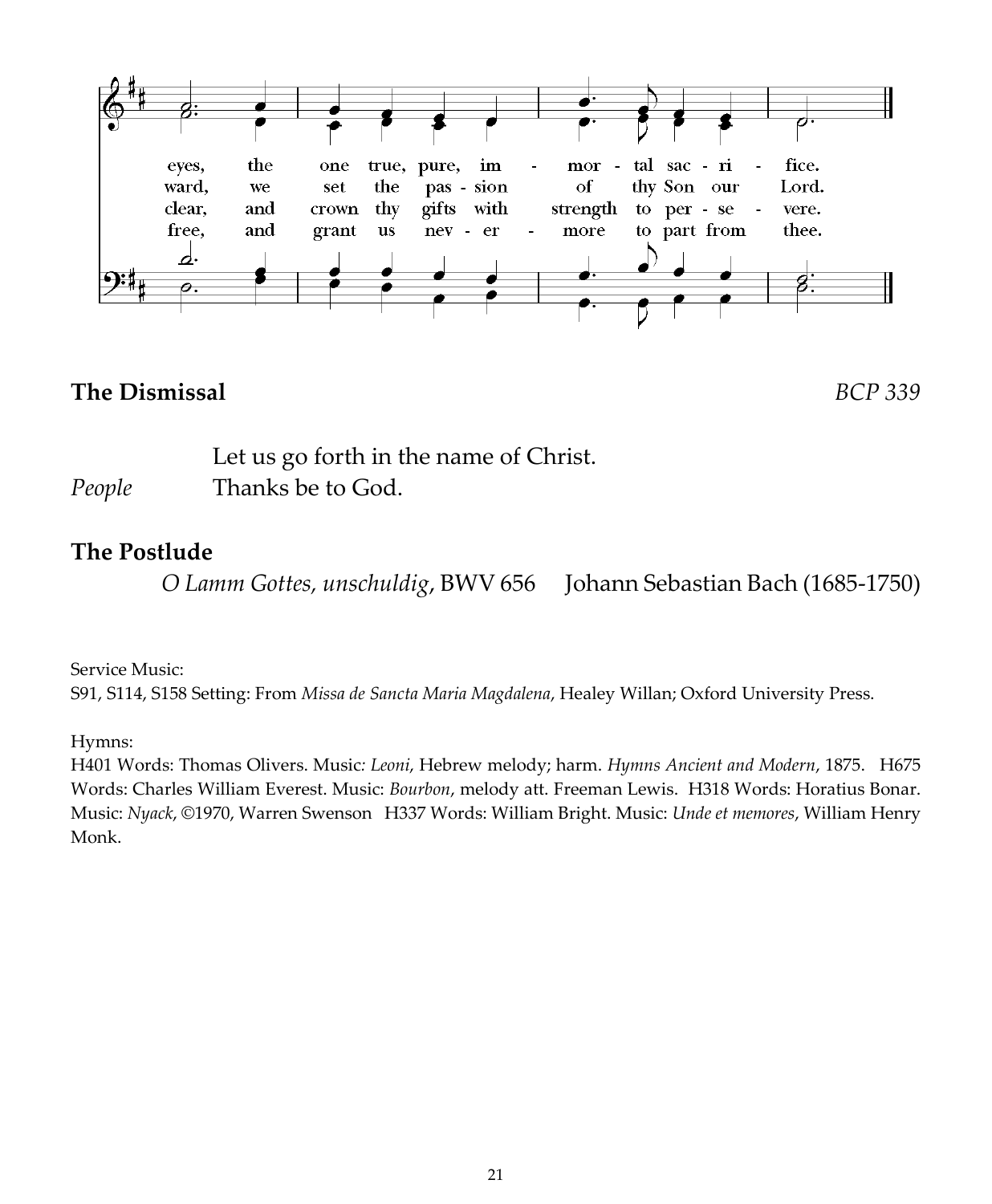#### **SUNDAY MINISTRIES**

LECTORS: 8:30 Jamie Hendon, Dade Luckett; 11:00 Wilma Wilson, Susan Baker, Tommy Fitzgerald EUCHARISTIC MINISTERS: 8:30 Jamie Hendon, Dade Luckett; 11: Bart Brown, Clyde Wilson, Judy Wilson USHERS: Will Cary, Captain HOSPITALITY: The Carys ALTAR GUILD: Cindy Curry, Margaret Dickinson ACOLYTE: Zachary Hood.

*Scheduled ministers for each Sunday should be sent to [verger@calvaryepiscopal.org](mailto:verger@calvaryepiscopal.org) by the preceding Tuesday at noon.*

#### **FLOWER LIST**

*If you would like to give flowers, please contact Jim Barnes at 587-6011, ext. 26. Please note, however, that except for Lent 4 (Rose Sunday), there are no flowers on the Altar. Altar and Chancel flowers return on Easter morning.*

#### **PRAYER LIST**

*We ask your prayers for the special needs and concerns of this congregation.*

**TO BE READ AT THE 8:30 SERVICES:** June, Donna Condon, Hildegarde Temple, Janette Timmering, Isabella Robins, Robert, Tom Hill, Bill Whitaker, Brittanie Weaver, Ben Weaver, JJ Robb, Lou, Liz Eckler Nussbaum, Scott Crawford, Debi MacDonald, Jeff Ritchie, Christopher, Audrey, Shawn, the Kohler family, Becky Meyer, Raymond, Helen, Alan, Thomas Robins, Ed Carle, Barbara Zeigler, and Anita.

**TO BE READ AT THE 11:00 SERVICE**: Spencer, Marion Six, Harold Six, Shirley Leach, Joan Humke, Lynn McPherson, Ben Sanders, Carl Hausman, Marsha, Charlie, George Back, Margaret Back, the Back family, Lynne Lyndrup, Hank Buckwalter, Georgine Buckwalter, Art Gullett, Ray Gullett, Sandra Cherry, Anna Weiss, Sandy Hill, Lincoln, Ted Mussler, and Debbie Navas.

#### **WHERE ARE THEY?**

Where are the Sanctus bells? Where is the Alleluia banner? Where are the usual processional crosses? During the season of Lent, a solemn religious observance in preparation for Easter, the Sanctus bells and the usual processional crosses are not used, the Altar Cross is veiled and no flowers are placed on the Altar. The annual commemoration of [Holy Week](https://en.wikipedia.org/wiki/Holy_Week) marks the death, burial, and [resurrection of Jesus,](https://en.wikipedia.org/wiki/Resurrection_of_Jesus) and recalls the tradition and events of the [New Testament](https://en.wikipedia.org/wiki/New_Testament) from His triumphal entry into Jerusalem on [Palm Sunday](https://en.wikipedia.org/wiki/Palm_Sunday) climaxing on His [crucifixion](https://en.wikipedia.org/wiki/Crucifixion) on [Good Friday.](https://en.wikipedia.org/wiki/Good_Friday) The bells, the crosses and the Alleluia will return for the joyful celebration on Easter Sunday of the Resurrection of Jesus Christ.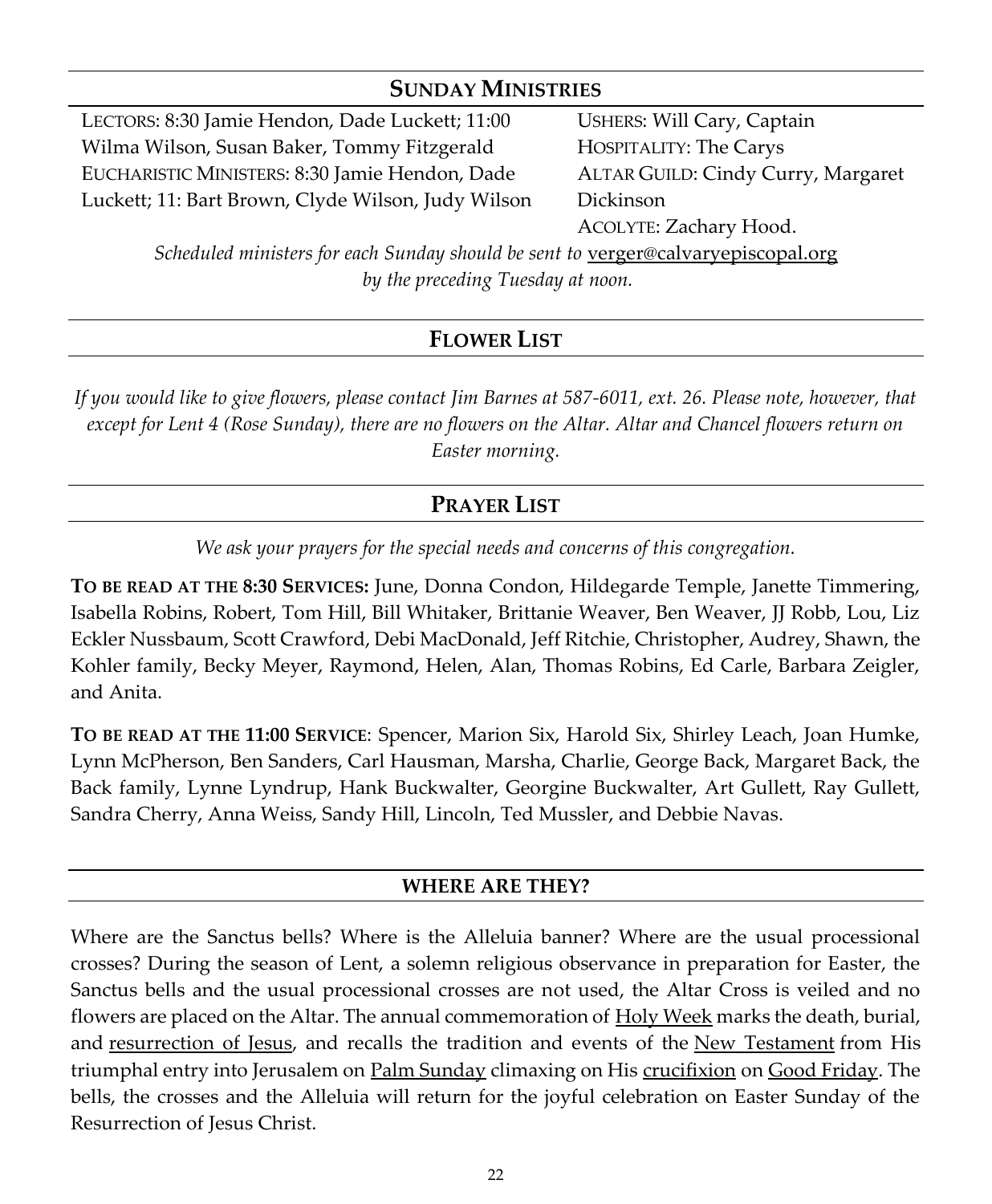#### **RECTOR SEARCH COMMITTEE**

Bart Brown Dean French Susan Baker Ted Mussler Cindy Curry **Ruth Robins** Art Dietz Corky Sachs

Deborah Stewart, Chair

|                  |              | <b>WORSHIP SCHEDULE &amp; CALENDAR</b>                     |  |
|------------------|--------------|------------------------------------------------------------|--|
| <b>SUNDAY</b>    | 8:30a.m.     | Lent 2<br>Holy Eucharist, Rite One                         |  |
| February 25      | 9:30 a.m.    | Choir Rehearsal                                            |  |
|                  | $10:00$ a.m. | Adult Forum: Tim Duncan                                    |  |
|                  | $11:00$ a.m. | Holy Eucharist, Rite One                                   |  |
|                  | 12:15 p.m.   | Coffee Hour                                                |  |
|                  | 3:30 p.m.    | Bach Vespers with pre-concert comments by Dr. John Hale    |  |
| <b>MONDAY</b>    | 9:30 a.m.    | Food and Clothes Closet                                    |  |
| February 26      |              |                                                            |  |
| TUESDAY          | $9:30$ a.m.  | Food and Clothes Closet                                    |  |
| February 27      | 5:15 p.m.    | <b>Vestry Meeting</b>                                      |  |
| <b>WEDNESDAY</b> | $9:30$ a.m.  | Food and Clothes Closet                                    |  |
| February 28      | $10:00$ a.m. | Women's Bible Study at Panera Bread, 1801 Rudy Lane        |  |
|                  | 12:05 p.m.   | Lenten Recital (Daniel Martin, Organ) and Luncheon         |  |
|                  | 8:00 p.m.    | Alcoholics Anonymous Meeting                               |  |
| <b>THURSDAY</b>  | $9:30$ a.m.  | Food and Clothes Closet                                    |  |
| March 1          | 12:05 p.m.   | <b>Holy Eucharist with Anointing</b>                       |  |
|                  | 3:30 p.m.    | Calvary's Well Ministry @ Salvation Army, 911 Brook Street |  |
|                  | 7:00 p.m.    | Choir Rehearsal                                            |  |
| FRIDAY           |              | Office Closed                                              |  |
| March 2          |              | Alcoholics Anonymous Meeting<br>7:00 p.m.                  |  |
| <b>SATURDAY</b>  |              | Office Closed                                              |  |
| March 3          |              |                                                            |  |
| <b>SUNDAY</b>    | 8:30 a.m.    | Holy Eucharist, Rite One<br>Lent 2                         |  |
| March 4          | $9:30$ a.m.  | Choir Rehearsal                                            |  |
| 10:00 a.m.       |              | Adult Forum: Wanda Watkins                                 |  |
|                  | $11:00$ a.m. | Holy Eucharist, Rite Two                                   |  |
|                  |              | Visit by Youth group from First Unitarian Church           |  |
|                  | 12:15 p.m.   | Coffee Hour                                                |  |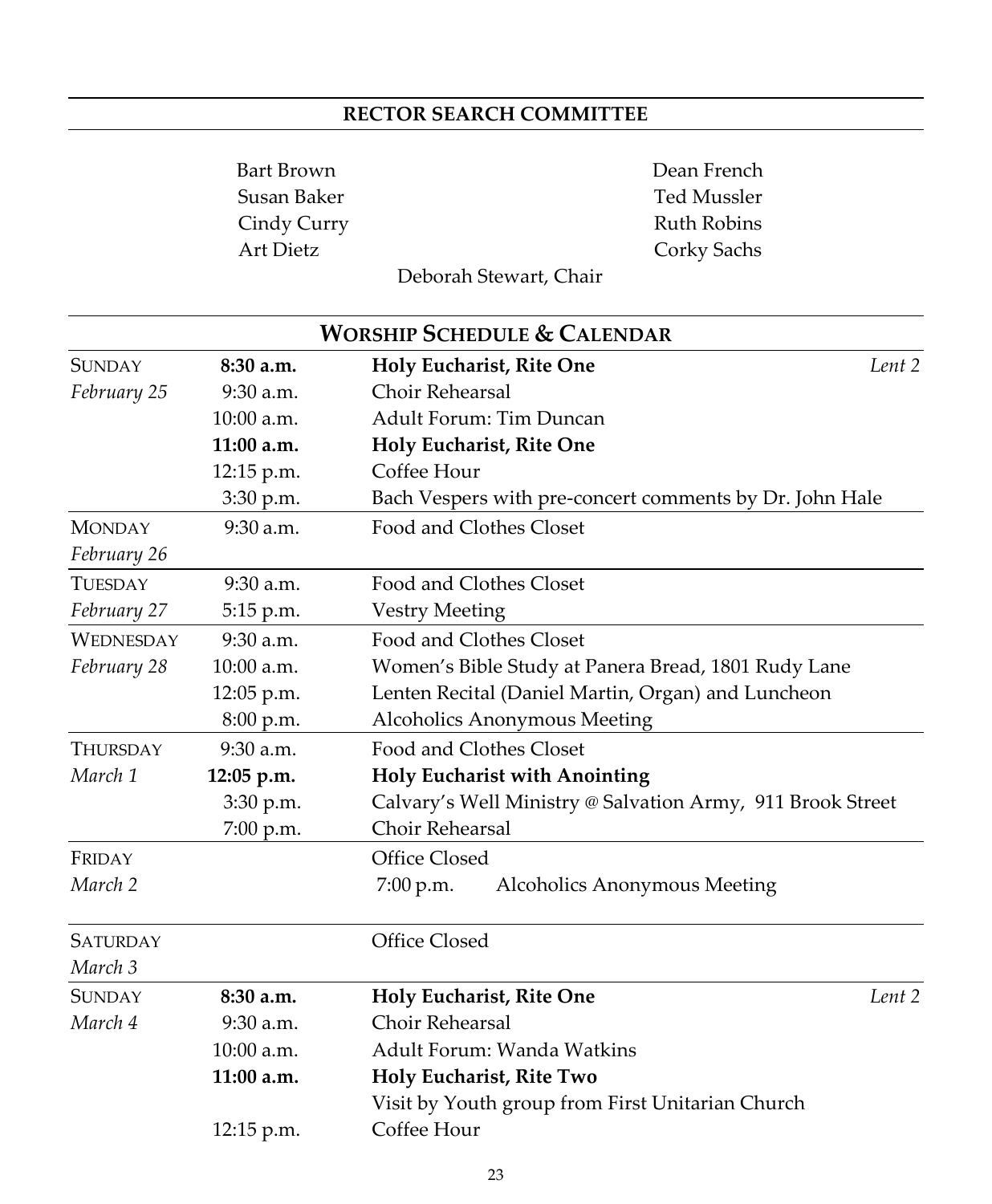#### **CALVARY CLERGY AND STAFF**

| The Rev. Elizabeth Back, Priest-In-Charge<br>elizabeth.back@calvaryepiscopal.org | (587-6011x12)   |
|----------------------------------------------------------------------------------|-----------------|
| James M. Barnes, Verger and Parish Administrator<br>verger@calvaryepiscopal.org  | (587-6011x26)   |
| Britt Shelton, Sunday School Coordinator<br>britt.shelton@calvaryepiscopal.org   | (587-6011x22)   |
| Shawn R. Dawson, Interim Director of Music<br>music@calvaryepiscopal.org         | $(587-6011x17)$ |
| Leroy Malone, Sexton<br>leroy.malone@calvaryepiscopal.org                        | $(587 - 6011)$  |

**ANNOUNCEMENTS**

*Announcements for the bulletin should be submitted to* [Verger@CalvaryEpiscopal.org](mailto:Verger@CalvaryEpiscopal.org) *by the preceding Tuesday at noon.* 

**COFFEE HOUR IN FRAZIER HALL**: The Calvary Coffee Hour invites all to join us every Sunday following the 11:00 service. Today, the Carys will host CCH. It's a time to share our love with good food and fellowship. Please check with Lou Henson if you have questions or would be interested in hosting.

**SYMPATHY:** We express Christian sympathy to Dorn Crawford and family upon the death of his son Scott, and to Laura Fulton and family on the death of her mother Elsie Lankford Yeates. *"I am Resurrection and I am Life, says the Lord. Whoever has faith in me shall have life, even though he die".* BCP 491

**CONGRATULATIONS AND THANK YOU:** We wish to thank Darlene Clay on reaching a milestone in our nursery – twenty years of dedicated service to the children of Calvary. She is a valuable member of the Calvary team and very much appreciated. Please give her a warm Calvary THANK YOU.

**ADULT FORUM SCHEDULE:** Join us for Adult Forum today at 10:00 in Parker Hall, facilitated by Tim Duncan. The topic of discussion: Part 2 of " Does it make me a bad Christian if I admit I have trouble reading certain sections of the Bible? What should I do?" Future facilitators are: Wanda Harris Watkins, March 4; Jonathan Smith, March 11 & 18; Tim Duncan and Linda French, March 25; and Judy Wilson and Suzuki Violin Class on April 22.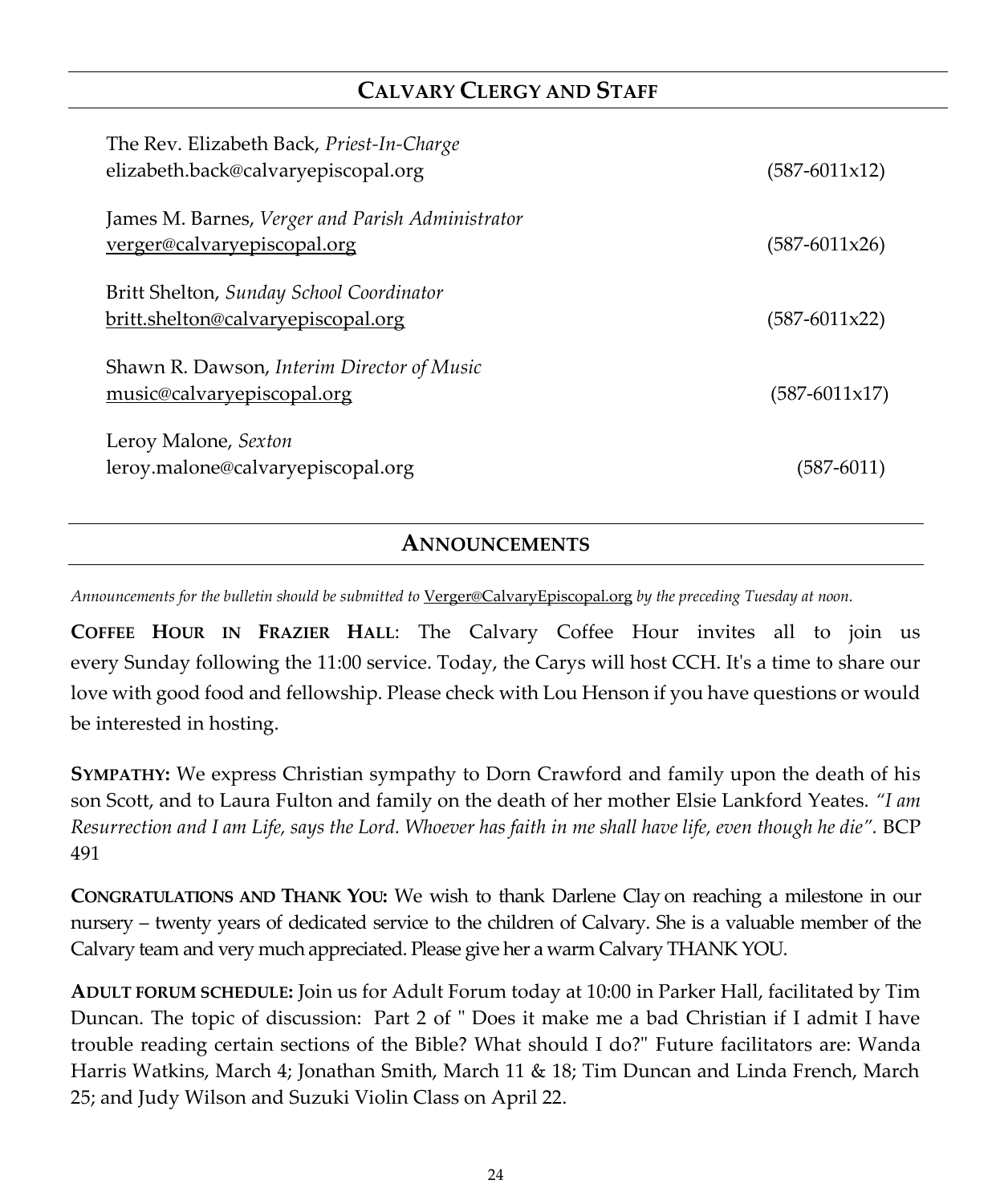**FIRST UNITARIAN YOUTH GROUP VISITATION:** The 5th – 9 th grade youth from First Unitarian Church will be visiting Calvary on Sunday March 4 as they explore other denominations. They are also interested in our Food and Clothing Ministry. Please give them a warm Calvary welcome.

**SACRED ARTS SERIES**: Calvary's 2017-18 Sacred Arts Series continues today with the second Bach Vespers service of the year. A 3:30 p.m. lecture by Dr. John Hale will precede the 4:00 p.m. service, which will feature Bach's cantata "Du wahrer Gott und Davids Sohn," BWV 23, performed by the Calvary Choir with soloists and chamber orchestra, as well as Vivaldi's Oboe Concerto in A minor, Katherine Alberts, oboe soloist. All are invited to a reception following the service.

**BIBLE STUDY:** Women's Bible Study will continue Wednesday, February 28 at 10:00 a.m., at Panera Bread, 1801 Rudy Lane. While there is no childcare, children are welcome; bring your own crayons.

LENTEN RECITAL AND LUNCHEON SERIES: The 29<sup>th</sup> annual Lenten Series continues this coming Wednesday, February 28, at 12:05 with Daniel Martin, Organist-Choirmaster at St. James' Episcopal Church, Peewee Valley. The remaining recital schedule is as follows –March 7, Zachary Hood, Trombone; March 14, Shawn Dawson, Organ; March 21, BACH BIRTHDAY BASH, Bellarmine University *Schola*, Timothy Glasscock, Conductor, Margaret Dickinson, Organ. Lunch follows each event at 12:30.

**ST JOSEPH CHILDREN'S HOME:** Did you know that Kentucky is currently at the highest number of children in out of home care ever recorded? Over 8000 children have been removed from their biological homes due to substance abuse by the birth family, domestic violence, or some type of abuse or trauma to the children. The need for foster and/or adoptive homes is greater than ever. **DO YOU HAVE LOVE TO GIVE? IF NOT YOU, THEN WHO? FOSTER THE FUTURE – GIVE A CHILD A HOME.** For more information: Contact Lisa Barber Atwell [\(Lisab@sjkids.org](mailto:Lisab@sjkids.org) or (502) 893-0241 ext. 208) or Samantha Cooper [\(Samanthac@sjkids.org](mailto:Samanthac@sjkids.org) or (502) 893-0241 ext. 293). Visit our website for additional information: [www.sjkids.org.](http://www.sjkids.org/)

**EPISCOPAL EVANGELISM CONFERENCES: Episcopal Evangelism Conference:** March 14-17, St. Paul's Church, Cleveland Heights, Ohio. Registration deadline February 28. **Brennan Lecture Series**, April 27-28, Christ Church, Bowling Green, Ky. For more information, see Linda French.

**YOUTH GROUP SPRING GATHERING:** The 2018 Spring Gathering for youth in grades 6-12 will be held March 16-19 at All Saints Episcopal Center, Leitchfield. The deadline for registering to attend is March 9. For registration and other information, please contact Britt Shelton at [britt.shelton@calvaryepiscopal.org.](mailto:britt.shelton@calvaryepiscopal.org)

**YOUTH GROUP:** Youth Group for 6th–12th grade meets the second Sunday of every month from 6:00- 7:30pm. The next meeting is March 11 at St. Andrew's Episcopal Church, 2233 Woodbourne Ave. For any other questions regarding Sunday School and Children/Youth events please email Britt Shelton at [britt.shelton@calvaryepiscopal.org.](mailto:britt.shelton@calvaryepiscopal.org)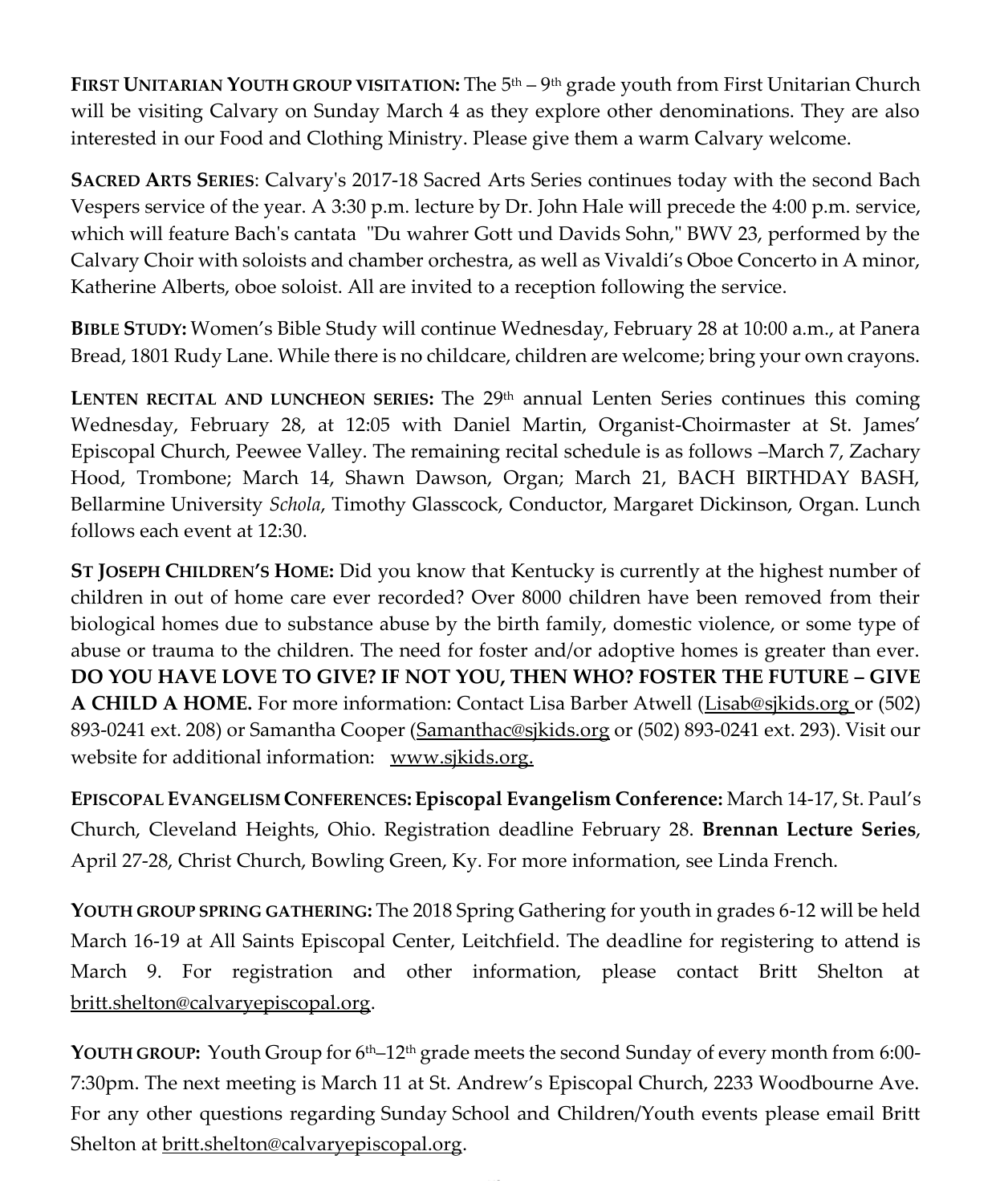**SUNDAY SCHOOL:** Sunday School classes for children grades K-5 are held during the 11 o'clock service unless otherwise noted in the calendar above. Everyone will enter the church and be seated with their children. The children will process out of the church by following the acolyte during the *Kyrie*, the *Trisagio*n, or the *Gloria in excelsis,* and go to their Sunday School class. They will then return to their parents in the church service during The Peace. Those who are interested in volunteering to teach or to be a door person for Sunday School please contact Britt Shelton as above. You may also pre-register your children by emailing Britt for a new registration packet.

**LAUNDRY LOVE:** The next date that Calvary hosts the Laundry Love Initiative at Aunt Bee's Laundry,  $2<sup>nd</sup>$  and Ormsby, is August 9. Other members of the Urban Partnership host the Initiative as follows: Aunt Bee's – March 8, April 12, May 10, June 14, July 12, Sep 13, Oct 11, Nov 8, and Nov 13; and at the new location, Parkland Laundromat, 26<sup>th</sup> and Dumesnil, on Feb 15, Mar 15, Apr 19 and May 17. Everyone is welcome to assist even when Calvary is not the host. If you have questions, please contact Jennifer Kling, Urban Partnership Liaison, at 502-905-5586.

**GIRL SCOUT SUNDAY:** We will celebrate Girl Scout Sunday on March 11. It is a time for **Girl Scouts** to reflect upon the importance of the words, "to serve God." All Girl Scouts, past and present, are invited to attend and to participate in the opening ceremony.

**EASTER VIGIL-MARCH 31:** Our choir will be joining the Christ Church Cathedral Choir for the Easter Vigil service this year. All are cordially invited to attend the 7:30 pm service at the Cathedral.

**CALVARY WANTS TO KEEP UP WITH YOU!** Calvary is updating parishioner contact information. In Parker Hall, there is a parish directory where you can update your information (address, email, phone, etc). Please check to make sure Calvary has the most up-to-date information. Also, if you are not receiving Calvary's weekly email and would like to, please send an email to [communications@calvaryepiscopal.org](mailto:communications@calvaryepiscopal.org) or talk to Penny Brisson and we will make sure you get added!

| <b>SUNDAY</b>   | Sanctuary/Altar          | Choir | Nave | Total      |
|-----------------|--------------------------|-------|------|------------|
| <b>SERVICES</b> |                          |       |      | Attendance |
| $08:30$ am      |                          |       |      |            |
| $11:00$ am      | n                        | 21    | 59   | 86         |
| <b>TOTAL</b>    |                          | 22    | 64   | 95         |
| <b>OTHER</b>    |                          |       |      |            |
| 02/22/2018      | <b>Anointing Service</b> |       |      |            |

#### **ATTENDANCE UPDATE: 02/18/2018**

Calvary's Well: February 22, 2018 (50<sup>0</sup> ) – Cups Hot Chocolate=159; Sandwiches=136; Clothing=27; bottle of water=43.